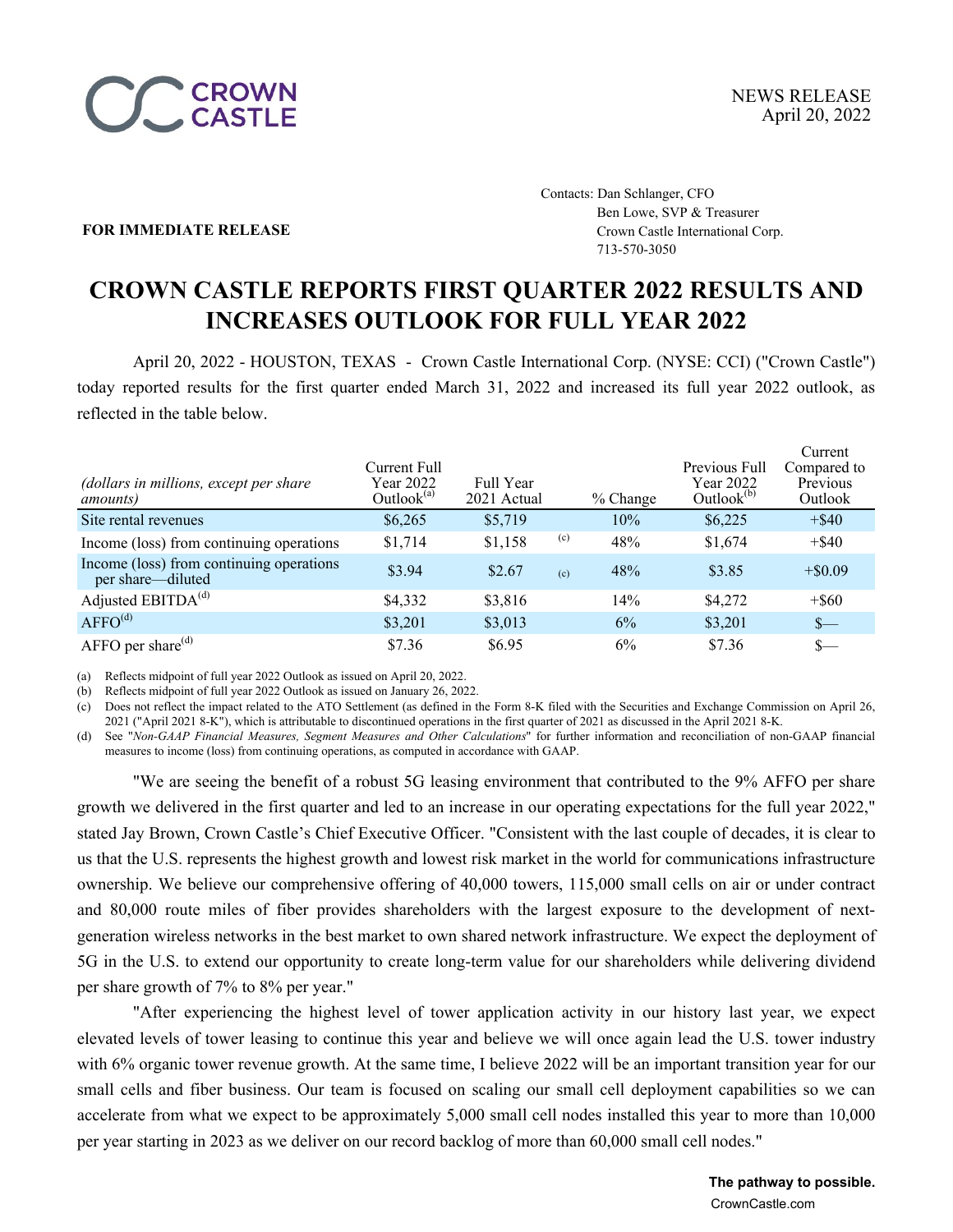## **RESULTS FOR THE QUARTER**

The table below sets forth select financial results for the quarter ended March 31, 2022 and March 31, 2021.

| (dollars in millions, except per share amounts)            | O1 2022 | O1 2021 |     | Change | Change $%$ |
|------------------------------------------------------------|---------|---------|-----|--------|------------|
| Site rental revenues                                       | \$1,576 | \$1,369 |     | \$207  | 15%        |
| Income (loss) from continuing operations                   | \$421   | \$121   | (b) | \$300  | 248%       |
| Income (loss) from continuing operations per share—diluted | \$0.97  | \$0.28  | (b) | \$0.69 | 246%       |
| Adjusted $EBITDA(a)$                                       | \$1,095 | \$897   |     | \$198  | 22%        |
| AFFO <sup>(a)</sup>                                        | \$812   | \$738   |     | \$74   | 10%        |
| $AFFO$ per share <sup>(a)</sup>                            | \$1.87  | \$1.71  |     | \$0.16 | 9%         |

(a) See "*Non-GAAP Financial Measures, Segment Measures and Other Calculations*" for further information and reconciliation of non-GAAP financial measures to income (loss) from continuing operations, as computed in accordance with GAAP.

(b) Does not reflect the impact related to the ATO Settlement (as defined in the April 2021 8-K), which is attributable to discontinued operations in the first quarter of 2021 as discussed in the April 2021 8-K.

### **HIGHLIGHTS FROM THE QUARTER**

- **• Site rental revenues.** Site rental revenues grew 15%, or \$207 million, from first quarter 2021 to first quarter 2022, inclusive of approximately \$75 million in Organic Contribution to Site Rental Billings (see "Outlook" below for a definition of site rental billings) and a \$126 million increase in straight-lined revenues. The \$75 million in Organic Contribution to Site Rental Billings represents approximately 6.0% growth, comprised of approximately 9.4% growth from core leasing activity and contracted tenant escalations, net of approximately 3.4% from tenant non-renewals. First quarter 2022 site rental revenues benefited by approximately \$15 million from items not expected to recur in 2022.
- **Income from continuing operations.** Income from continuing operations for the first quarter 2022 was \$421 million compared to \$121 million for the first quarter 2021 and was predominantly impacted by the increase in site rental revenues as well as a reduction in losses on retirement of long-term obligations of \$117 million.
- **• Adjusted EBITDA.** First quarter 2022 Adjusted EBITDA was \$1.1 billion compared to \$897 million for the first quarter 2021.
- **• AFFO and AFFO per share.** First quarter 2022 AFFO was \$812 million, representing 10% growth from first quarter 2021. AFFO per share for first quarter 2022 was \$1.87, representing 9% growth when compared to first quarter 2021.
- **Capital expenditures.** Capital expenditures during the quarter were \$281 million, comprised of \$21 million of sustaining capital expenditures and \$260 million of discretionary capital expenditures. Discretionary capital expenditures during the quarter primarily included approximately \$209 million attributable to Fiber and approximately \$45 million attributable to Towers.
- **Common stock dividend.** During the quarter, Crown Castle paid common stock dividends of approximately \$650 million in the aggregate, or \$1.47 per common share, an increase of approximately 11% on a per share basis compared to the same period a year ago.
- **• Financing activities.** In March, Crown Castle issued \$750 million in aggregate principal amount of senior unsecured notes with a five-year maturity and a coupon of 2.9%. Net proceeds from the senior notes offering were used to repay a portion of the outstanding indebtedness under Crown Castle's commercial paper program and related fees and expenses. Also in March, Crown Castle repaid in full the previously outstanding 3.720% Senior Secured Tower Revenue Notes, Series 2018-1, Class C-2023 and the previously outstanding 3.849% Secured Notes due 2023.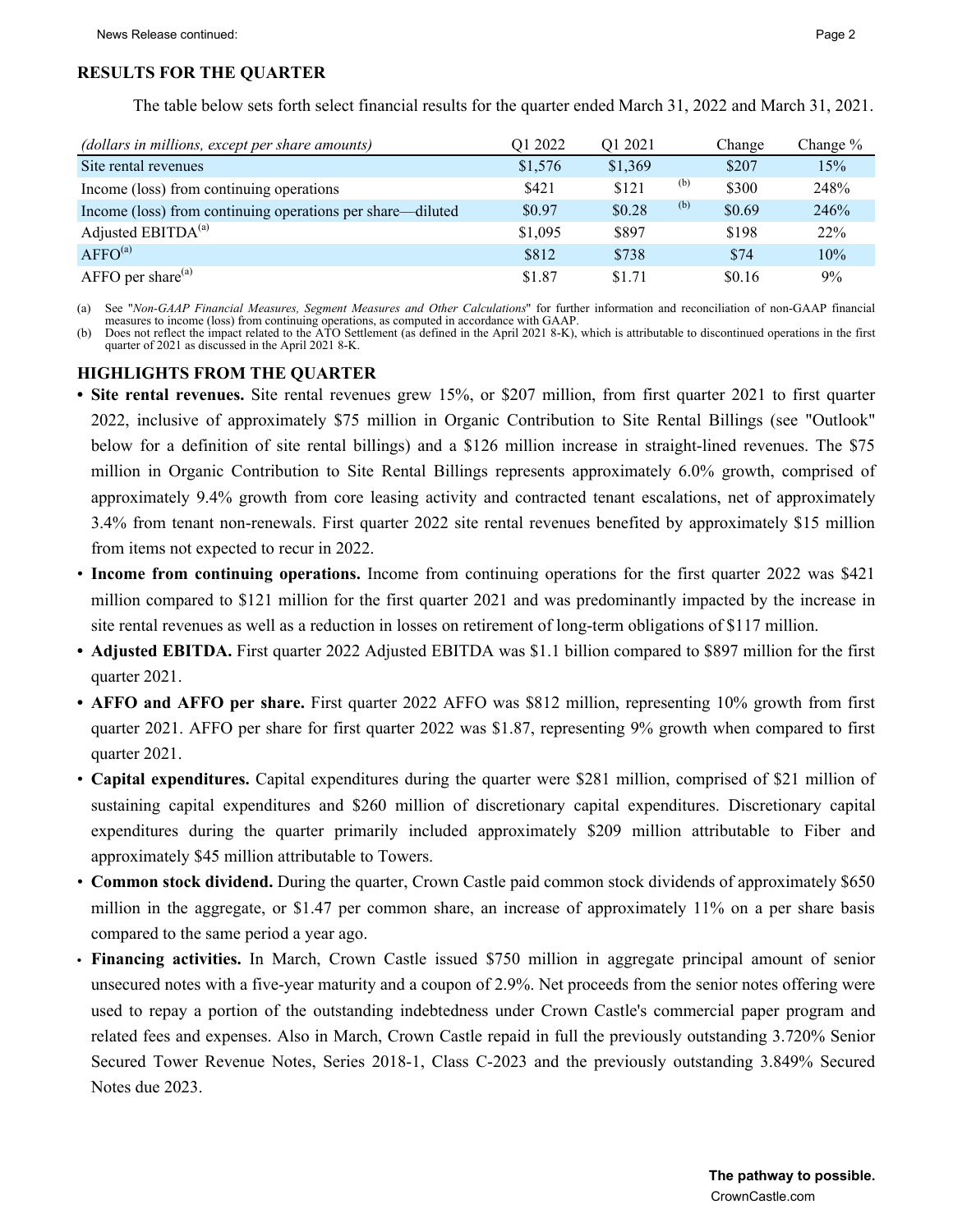"We are experiencing strong leasing activity across our portfolio of towers as our customers upgrade and densify their networks as they roll out 5G, resulting in strong first quarter results and our increased expectations for the full year," stated Dan Schlanger, Crown Castle's Chief Financial Officer. "We have also continued to strengthen our balance sheet to pursue investment opportunities consistent with our strategy that we believe will add to longterm dividend per share growth while navigating an increasing interest rate environment. We finished the quarter with a weighted average debt maturity of approximately 9 years, a weighted average interest rate of 3% and 85% of our outstanding debt being fixed rate. We believe our U.S. focused strategy offering towers, small cells and fiber, combined with our solid financial position, provide unique exposure to the most attractive wireless market fundamentals and support our ability to deliver attractive risk-adjusted returns through a compelling combination of dividends and growth."

## **OUTLOOK**

This Outlook section contains forward-looking statements, and actual results may differ materially. Information regarding potential risks which could cause actual results to differ from the forward-looking statements herein is set forth below and in Crown Castle's filings with the SEC.

The following table sets forth Crown Castle's current outlook for full year 2022.

|                                                                              |                    | Change to Midpoint<br>from Previous |
|------------------------------------------------------------------------------|--------------------|-------------------------------------|
| (in millions, except per share amounts)                                      | Full Year 2022     | Outlook                             |
| Site rental revenues                                                         | \$6,242 to \$6,287 | $+$ \$40                            |
| Site rental costs of operations <sup>(a)</sup>                               | \$1,548 to \$1,593 | $S-$                                |
| Income (loss) from continuing operations                                     | \$1,674 to \$1,754 | $+$ \$40                            |
| Adjusted EBITDA <sup>(b)</sup>                                               | \$4,309 to \$4,354 | $+$ \$60                            |
| Interest expense and amortization of deferred financing costs <sup>(c)</sup> | \$635 to \$680     | $+$ \$20                            |
| FFO <sup>(b)</sup>                                                           | \$3,358 to \$3,403 | $+$ \$40                            |
| $AFFO^{(b)}$                                                                 | \$3,178 to \$3,223 | $S-$                                |
| AFFO per share $^{(b)}$                                                      | \$7.31 to \$7.41   | S—                                  |

(a) Exclusive of depreciation, amortization and accretion.

(b) See "*Non-GAAP Financial Measures, Segment Measures and Other Calculations*" for further information and reconciliation of non-GAAP financial measures to income (loss) from continuing operations, as computed in accordance with GAAP.

(c) See reconciliation of "*Components of Outlook for Interest Expense and Amortization of Deferred Financing Costs*" for a discussion of non-cash interest expense.

- The increase to the midpoint of the full year 2022 Outlook for site rental revenues and Adjusted EBITDA reflects an increase in expected Tower activity resulting in an additional \$40 million in straight-lined revenues and \$20 million in additional contribution from our services business.
- The full year 2022 Outlook for AFFO is unchanged, reflecting a \$20 million increase to the expected full year interest expense resulting from higher interest rates.
- The chart below reconciles the components of expected growth in site rental revenues from 2021 to 2022 of \$535 million to \$580 million, inclusive of Organic Contribution to Site Rental Billings during 2022 of \$230 million to \$270 million, or approximately 5%.
- As previously discussed, year-over-year organic revenue growth is now reported as Organic Contribution to Site Rental Billings, which excludes year-over-year changes in amortization of prepaid rent.
- Site rental billings is defined as site rental revenues exclusive of the impacts from (1) straight-lined revenues, (2) amortization of prepaid rent in accordance with GAAP and (3) contribution from recent acquisitions until the oneyear anniversary of such acquisitions. See page 10 of the First Quarter 2022 Supplemental Information Package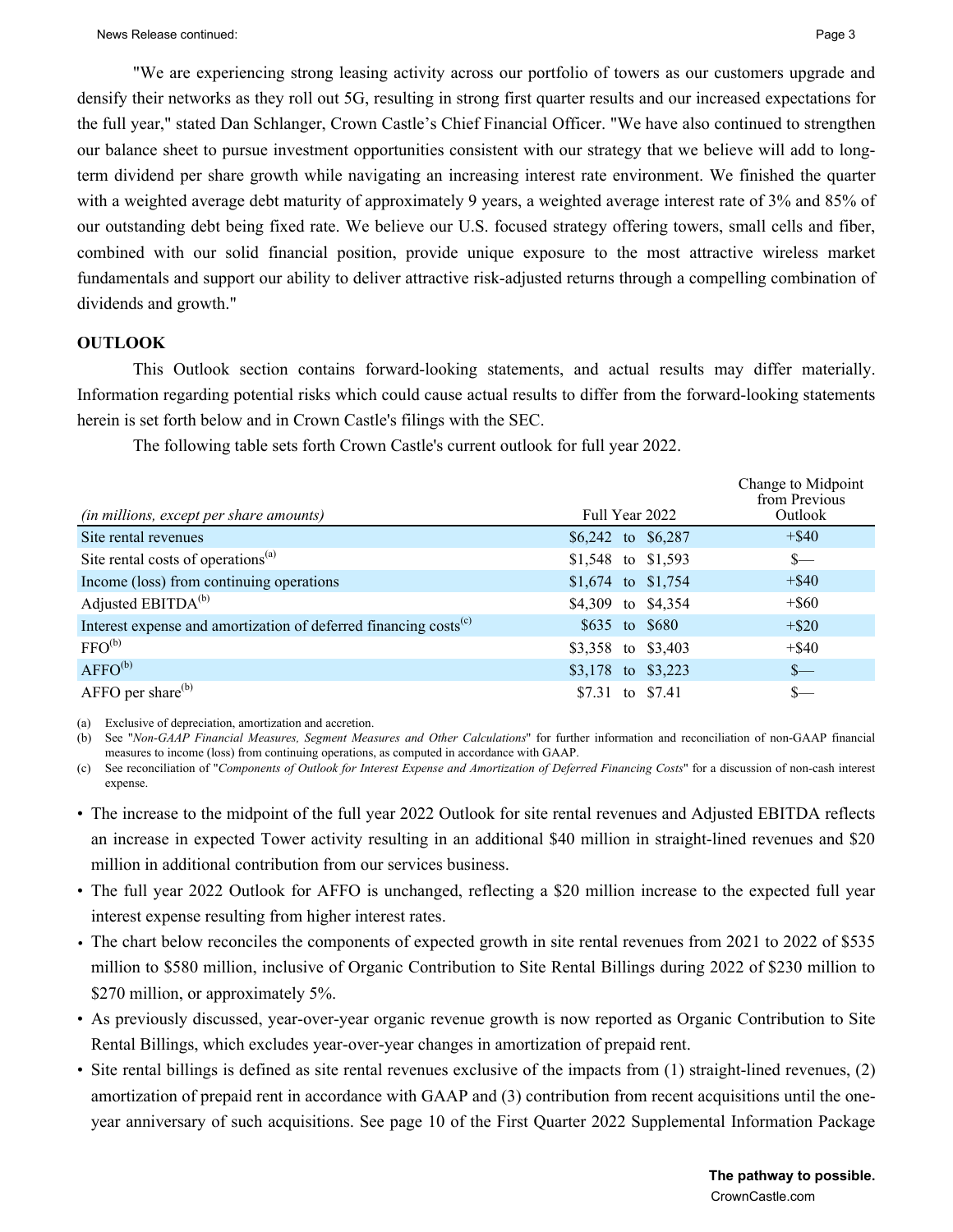for a historical reconciliation of Organic Contribution to Site Rental Billings and "*Non-GAAP Financial Measures, Segment Measures and Other Calculations"* herein for definitions and further information.



Note: Components may not sum due to rounding

• The chart below reconciles the components of expected growth in AFFO from 2021 to 2022 of \$165 million to \$210 million. The \$20 million reduction in the Other category is attributable to the previously mentioned increase in expected 2022 interest expense.

#### 2022 Outlook for AFFO Growth (\$ in millions)



Note: Components may not sum due to rounding

 $\begin{pmatrix} a \\ b \end{pmatrix}$ Includes changes in cash interest expense, changes in sustaining capital expenditures, changes in cash taxes, change in amortization of prepaid rent, incremental contributions from acquisitions, and other adjustments. As issued on January 26, 2022.

Additional information is available in Crown Castle's quarterly Supplemental Information Package posted in the Investors section of our website.

<sup>(</sup>a) As issued on January 26, 2022.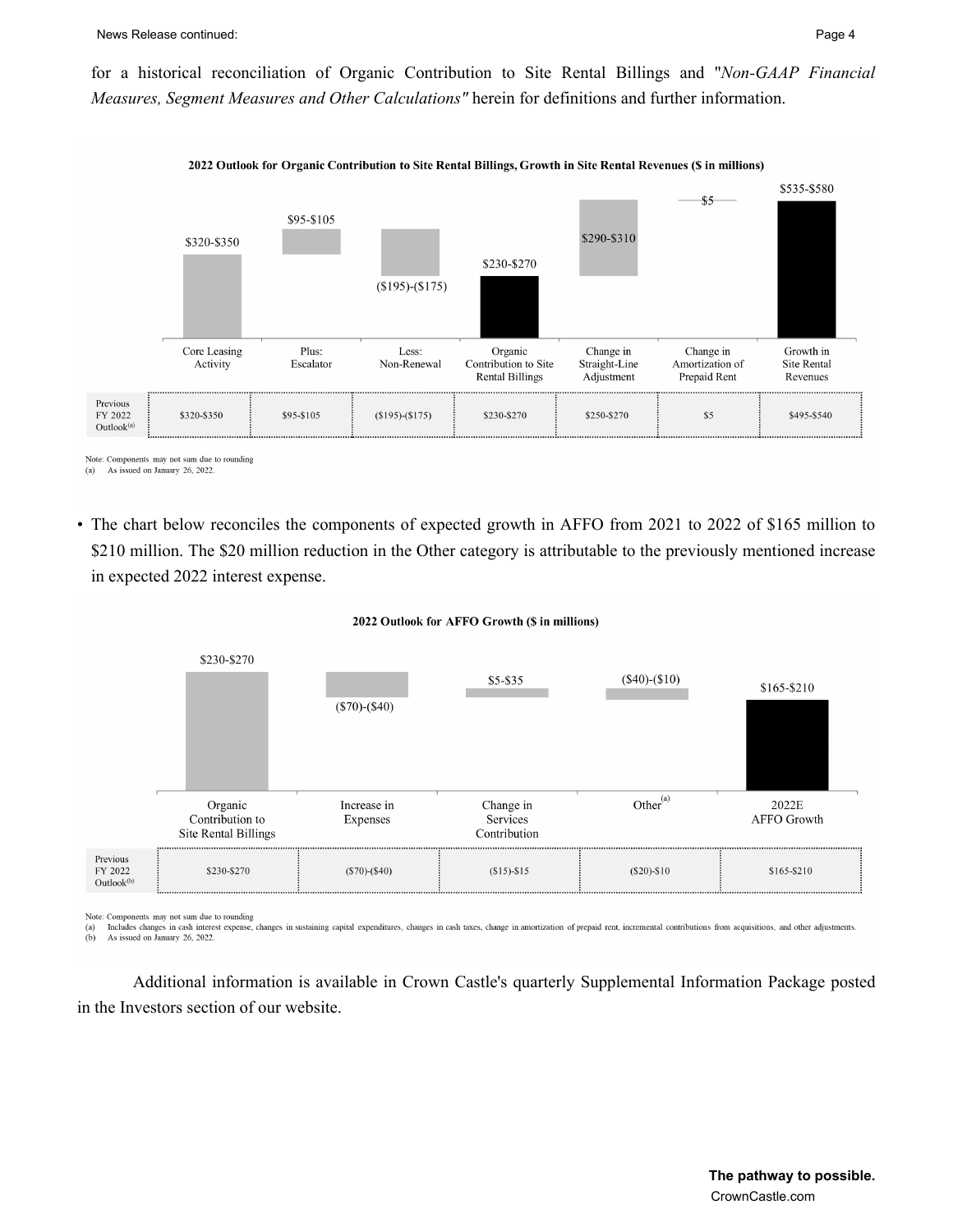## **CONFERENCE CALL DETAILS**

Crown Castle has scheduled a conference call for Thursday, April 21, 2022, at 10:30 a.m. Eastern time to discuss its first quarter 2022 results. The conference call may be accessed by dialing 800-458-4121 and asking for the Crown Castle call (access code 8859825) at least 30 minutes prior to the start time. The conference call may also be accessed live over the Internet at investor.crowncastle.com. Supplemental materials for the call have been posted on the Crown Castle website at investor.crowncastle.com.

A telephonic replay of the conference call will be available from 1:30 p.m. Eastern time on Thursday, April 21, 2022, through 1:30 p.m. Eastern time on Wednesday, July 20, 2022, and may be accessed by dialing 888-203-1112 and using access code 8859825. An audio archive will also be available on Crown Castle's website at investor.crowncastle.com shortly after the call and will be accessible for approximately 90 days.

## **ABOUT CROWN CASTLE**

Crown Castle owns, operates and leases more than 40,000 cell towers and more than 80,000 route miles of fiber supporting small cells and fiber solutions across every major U.S. market. This nationwide portfolio of communications infrastructure connects cities and communities to essential data, technology and wireless service bringing information, ideas and innovations to the people and businesses that need them. For more information on Crown Castle, please visit www.crowncastle.com.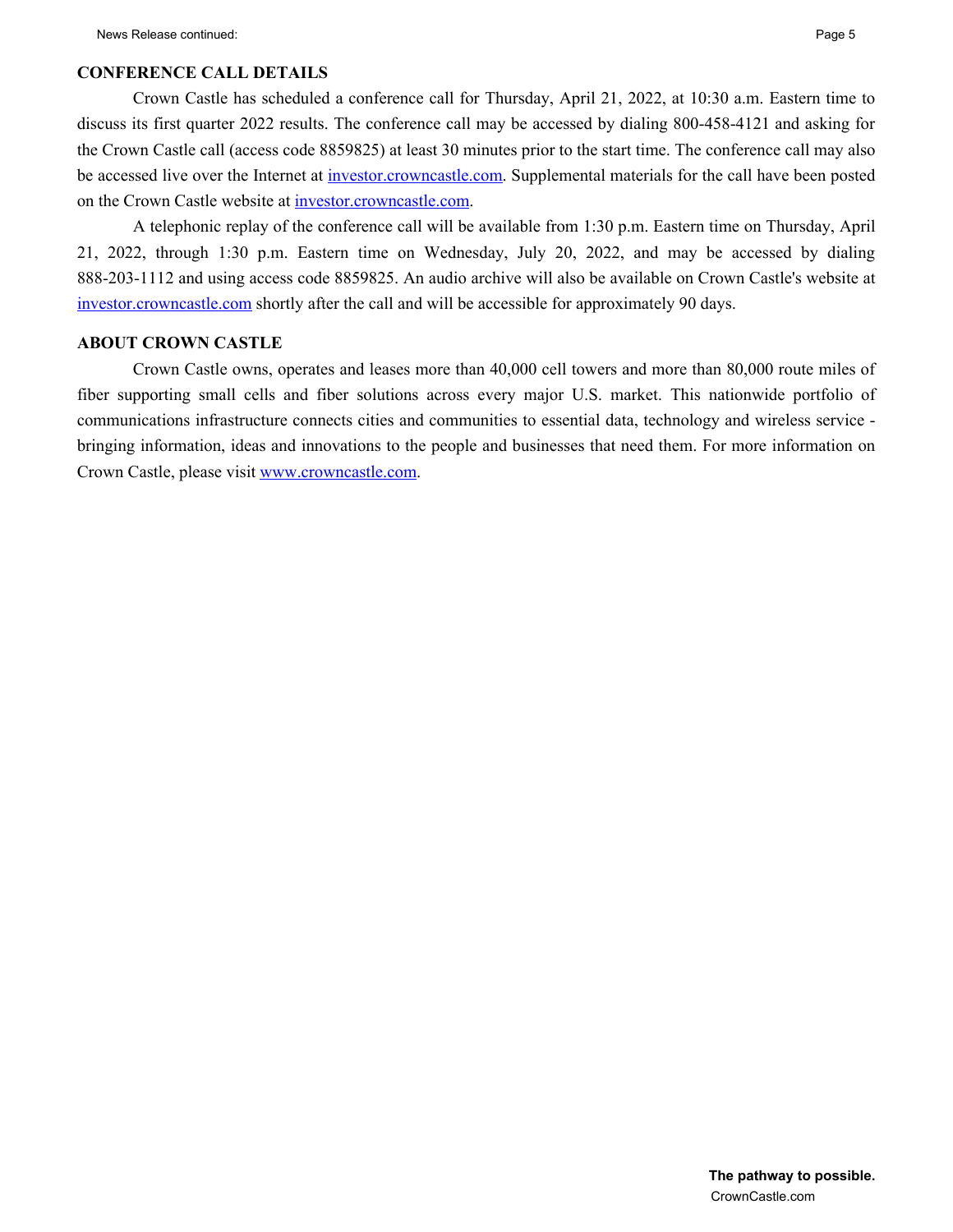This press release includes presentations of Adjusted EBITDA, Adjusted Funds from Operations ("AFFO"), including per share amounts, Funds from Operations ("FFO"), including per share amounts, and Organic Contribution to Site Rental Billings, which are non-GAAP financial measures. These non-GAAP financial measures are not intended as alternative measures of operating results or cash flow from operations (as determined in accordance with Generally Accepted Accounting Principles ("GAAP")).

Our non-GAAP financial measures may not be comparable to similarly titled measures of other companies, including other companies in the communications infrastructure sector or other real estate investment trusts ("REITs").

In addition to the non-GAAP financial measures used herein, we also provide Segment Site Rental Gross Margin, Segment Services and Other Gross Margin and Segment Operating Profit, which are key measures used by management to evaluate our operating segments. These segment measures are provided pursuant to GAAP requirements related to segment reporting. In addition, we provide the components of certain GAAP measures, such as site rental revenues and capital expenditures.

Our non-GAAP financial measures are presented as additional information because management believes these measures are useful indicators of the financial performance of our business. Among other things, management believes that:

- Adjusted EBITDA is useful to investors or other interested parties in evaluating our financial performance. Adjusted EBITDA is the primary measure used by management (1) to evaluate the economic productivity of our operations and (2) for purposes of making decisions about allocating resources to, and assessing the performance of, our operations. Management believes that Adjusted EBITDA helps investors or other interested parties meaningfully evaluate and compare the results of our operations (1) from period to period and (2) to our competitors, by removing the impact of our capital structure (primarily interest charges from our outstanding debt) and asset base (primarily depreciation, amortization and accretion) from our financial results. Management also believes Adjusted EBITDA is frequently used by investors or other interested parties in the evaluation of the communications infrastructure sector and other REITs to measure financial performance without regard to items such as depreciation, amortization and accretion, which can vary depending upon accounting methods and the book value of assets. In addition, Adjusted EBITDA is similar to the measure of current financial performance generally used in our debt covenant calculations. Adjusted EBITDA should be considered only as a supplement to income (loss) from continuing operations computed in accordance with GAAP as a measure of our performance.
- AFFO, including per share amounts, is useful to investors or other interested parties in evaluating our financial performance. Management believes that AFFO helps investors or other interested parties meaningfully evaluate our financial performance as it includes (1) the impact of our capital structure (primarily interest expense on our outstanding debt and dividends on our preferred stock (in periods where applicable)) and (2) sustaining capital expenditures, and excludes the impact of our (1) asset base (primarily depreciation, amortization and accretion) and (2) certain non-cash items, including straight-lined revenues and expenses related to fixed escalations and rent free periods. GAAP requires rental revenues and expenses related to leases that contain specified rental increases over the life of the lease to be recognized evenly over the life of the lease. In accordance with GAAP, if payment terms call for fixed escalations or rent free periods, the revenues or expenses are recognized on a straight-lined basis over the fixed, non-cancelable term of the contract. Management notes that Crown Castle uses AFFO only as a performance measure. AFFO should be considered only as a supplement to income (loss) from continuing operations computed in accordance with GAAP as a measure of our performance and should not be considered as an alternative to cash flow from operations or as residual cash flow available for discretionary investment.
- FFO, including per share amounts, is useful to investors or other interested parties in evaluating our financial performance. Management believes that FFO may be used by investors or other interested parties as a basis to compare our financial performance with that of other REITs. FFO helps investors or other interested parties meaningfully evaluate financial performance by excluding the impact of our asset base (primarily real estate depreciation, amortization and accretion). FFO is not a key performance indicator used by Crown Castle. FFO should be considered only as a supplement to income (loss) from continuing operations computed in accordance with GAAP as a measure of our performance and should not be considered as an alternative to cash flow from operations.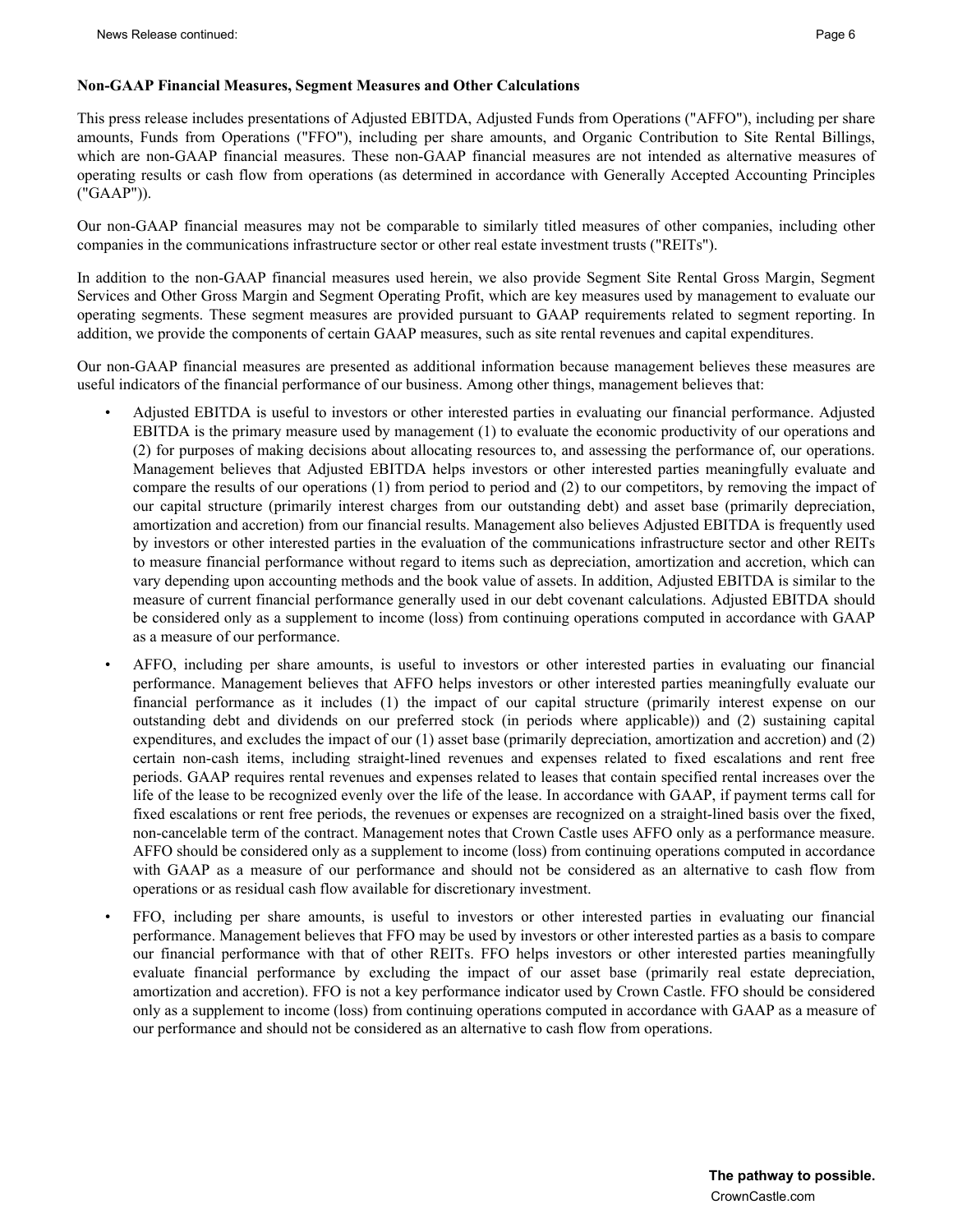• Organic Contribution to Site Rental Billings is useful to investors or other interested parties in understanding the components of the year-over-year changes in our site rental revenues computed in accordance with GAAP. Management uses Organic Contribution to Site Rental Billings to assess year-over-year growth rates for our rental activities, to evaluate current performance, to capture trends in rental rates, core leasing activities and tenant nonrenewals in our core business, as well as to forecast future results. Organic Contribution to Site Rental Billings is not meant as an alternative measure of revenue and should be considered only as a supplement in understanding and assessing the performance of our site rental revenues computed in accordance with GAAP.

We define our non-GAAP financial measures, segment measures and other calculations as follows:

#### *Non-GAAP Financial Measures*

*Adjusted EBITDA.* We define Adjusted EBITDA as income (loss) from continuing operations plus restructuring charges (credits), asset write-down charges, acquisition and integration costs, depreciation, amortization and accretion, amortization of prepaid lease purchase price adjustments, interest expense and amortization of deferred financing costs, (gains) losses on retirement of long-term obligations, net (gain) loss on interest rate swaps, (gains) losses on foreign currency swaps, impairment of available-for-sale securities, interest income, other (income) expense, (benefit) provision for income taxes, cumulative effect of a change in accounting principle and stock-based compensation expense.

*Adjusted Funds from Operations.* We define Adjusted Funds from Operations as FFO before straight-lined revenues, straightlined expenses, stock-based compensation expense, non-cash portion of tax provision, non-real estate related depreciation, amortization and accretion, amortization of non-cash interest expense, other (income) expense, (gains) losses on retirement of long-term obligations, net (gain) loss on interest rate swaps, (gains) losses on foreign currency swaps, impairment of availablefor-sale securities, acquisition and integration costs, restructuring charges (credits), cumulative effect of a change in accounting principle and adjustments for noncontrolling interests, less sustaining capital expenditures.

*AFFO per share.* We define AFFO per share as AFFO divided by diluted weighted-average common shares outstanding.

*Funds from Operations.* We define Funds from Operations as income (loss) from continuing operations plus real estate related depreciation, amortization and accretion and asset write-down charges, less noncontrolling interest and cash paid for preferred stock dividends (in periods where applicable), and is a measure of funds from operations attributable to CCIC common stockholders.

*FFO per share.* We define FFO per share as FFO divided by diluted weighted-average common shares outstanding.

*Organic Contribution to Site Rental Billings.* We define Organic Contribution to Site Rental Billings as the sum of the change in GAAP site rental revenues related to core leasing activity and escalators, less non-renewals of tenant contracts.

#### *Segment Measures*

*Segment site rental gross margin.* We define segment site rental gross margin as segment site rental revenues less segment site rental costs of operations, excluding stock-based compensation expense and amortization of prepaid lease purchase price adjustments recorded in consolidated site rental costs of operations.

*Segment services and other gross margin*. We define segment services and other gross margin as segment services and other revenues less segment services and other costs of operations, excluding stock-based compensation expense recorded in consolidated services and other costs of operations.

*Segment operating profit.* We define segment operating profit as segment site rental gross margin plus segment services and other gross margin, and segment other operating (income) expense, less selling, general and administrative expenses attributable to the respective segment.

All of these measurements of profit or loss are exclusive of depreciation, amortization and accretion, which are shown separately. Additionally, certain costs are shared across segments and are reflected in our segment measures through allocations that management believes to be reasonable.

#### *Other Calculations*

*Site rental billings.* We define site rental billings as site rental revenues exclusive of the impacts from (1) straight-lined revenues, (2) amortization of prepaid rent in accordance with GAAP and (3) contribution from recent acquisitions until the oneyear anniversary of such acquisitions.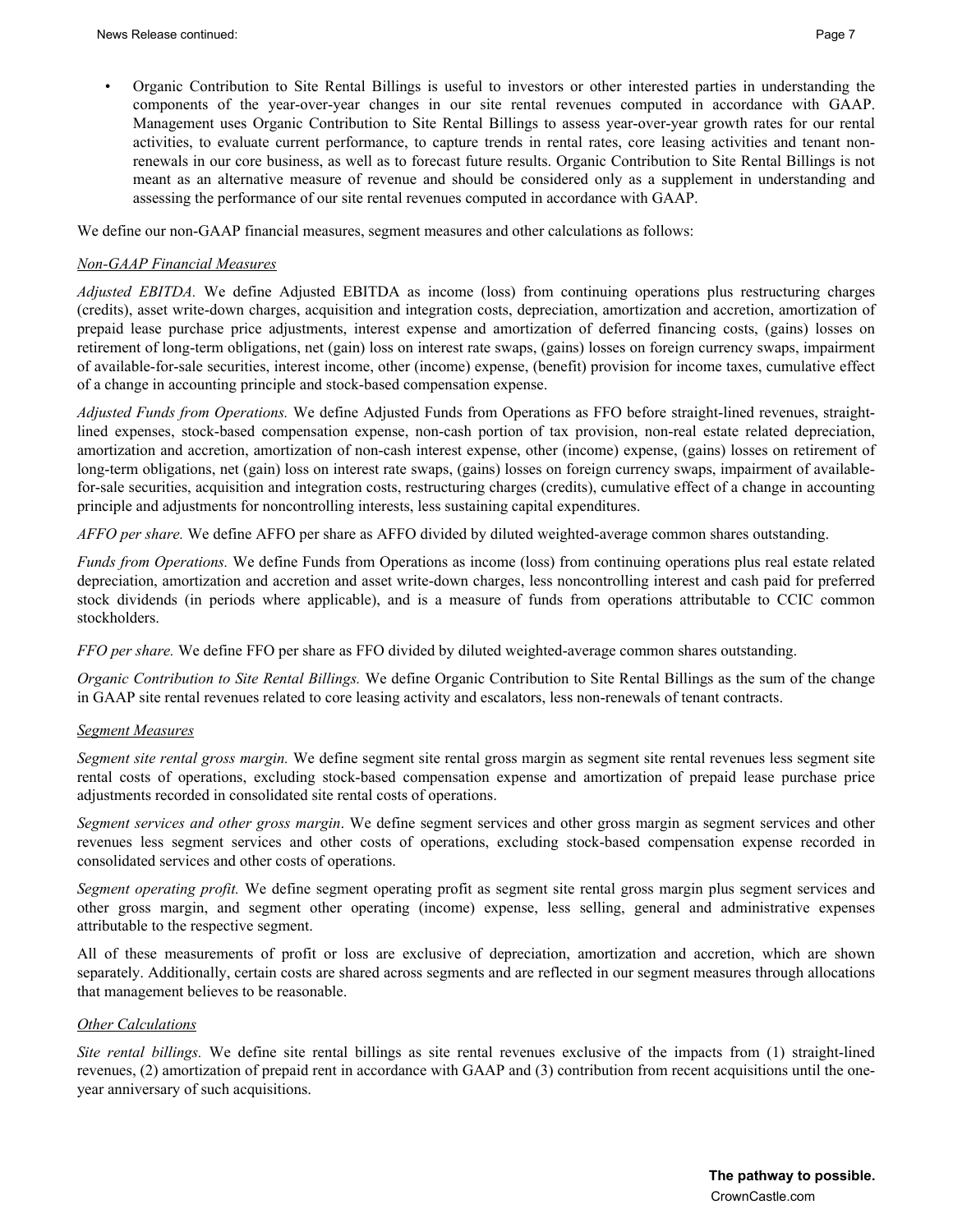*Core leasing activity*. We define core leasing activity as site rental revenues growth from tenant additions across our entire portfolio and renewals or extensions of tenant contracts, exclusive of the impacts from both straight-lined revenues and amortization of prepaid rent in accordance with GAAP.

*Non-renewals*. We define non-renewals of tenant contracts as the reduction in site rental revenues as a result of tenant churn, terminations and, in limited circumstances, reductions of existing lease rates.

*Discretionary capital expenditures.* We define discretionary capital expenditures as those capital expenditures made with respect to activities which we believe exhibit sufficient potential to enhance long-term stockholder value. They primarily consist of expansion or development of communications infrastructure (including capital expenditures related to (1) enhancing communications infrastructure in order to add new tenants for the first time or support subsequent tenant equipment augmentations or (2) modifying the structure of a communications infrastructure asset to accommodate additional tenants) and construction of new communications infrastructure. Discretionary capital expenditures also include purchases of land interests (which primarily relates to land assets under towers as we seek to manage our interests in the land beneath our towers), certain technology-related investments necessary to support and scale future customer demand for our communications infrastructure, and other capital projects.

*Sustaining capital expenditures.* We define sustaining capital expenditures as those capital expenditures not otherwise categorized as discretionary capital expenditures, such as (1) maintenance capital expenditures on our communications infrastructure assets that enable our tenants' ongoing quiet enjoyment of the communications infrastructure and (2) ordinary corporate capital expenditures.

The tables set forth on the following pages reconcile the non-GAAP financial measures used herein to comparable GAAP financial measures.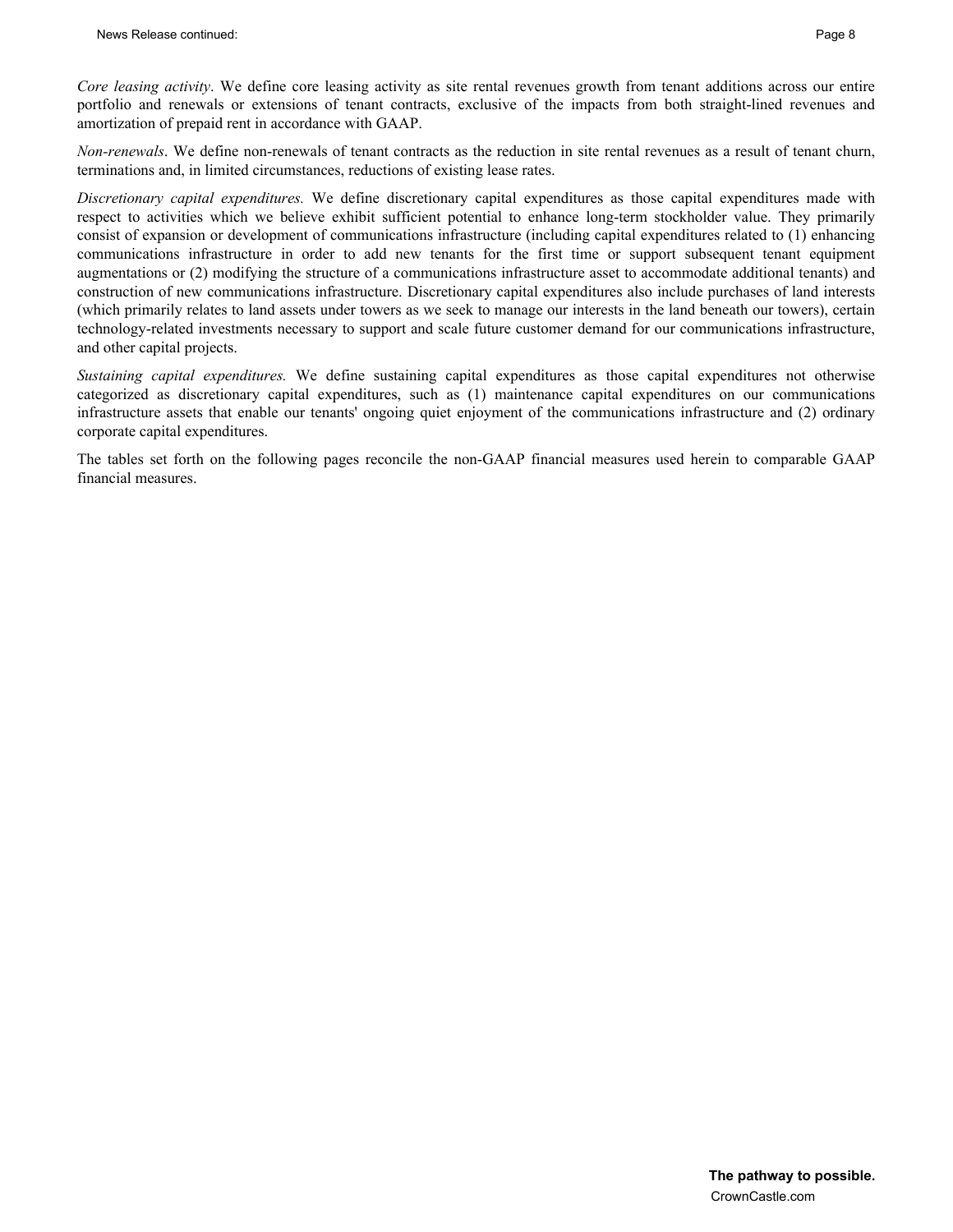### **Reconciliation of Historical Adjusted EBITDA:**

|                                                                              |  | For the Three Months Ended |    | For the Twelve<br>Months Ended |    |                        |  |
|------------------------------------------------------------------------------|--|----------------------------|----|--------------------------------|----|------------------------|--|
| (in millions)                                                                |  | March 31.<br>2022          |    | March 31.<br>2021              |    | December 31.<br>2021   |  |
| Income (loss) from continuing operations                                     |  | 421                        | \$ | (a)<br>121                     |    | $1,158$ <sup>(a)</sup> |  |
| Adjustments to increase (decrease) income (loss) from continuing operations: |  |                            |    |                                |    |                        |  |
| Asset write-down charges                                                     |  | 14                         |    |                                |    | 21                     |  |
| Acquisition and integration costs                                            |  |                            |    |                                |    |                        |  |
| Depreciation, amortization and accretion                                     |  | 420                        |    | 408                            |    | 1,644                  |  |
| Amortization of prepaid lease purchase price adjustments                     |  | 4                          |    |                                |    | 18                     |  |
| Interest expense and amortization of deferred financing costs <sup>(b)</sup> |  | 164                        |    | 170                            |    | 657                    |  |
| (Gains) losses on retirement of long-term obligations                        |  | 26                         |    | 143                            |    | 145                    |  |
| Interest income                                                              |  |                            |    | (1)                            |    | (1)                    |  |
| Other (income) expense                                                       |  |                            |    | 8                              |    | 21                     |  |
| (Benefit) provision for income taxes                                         |  | 6                          |    |                                |    | 21                     |  |
| Stock-based compensation expense                                             |  | 39                         |    | 33                             |    | 131                    |  |
| Adjusted EBITDA <sup>(c)(d)</sup>                                            |  | 1,095                      | S  | 897                            | \$ | 3,816                  |  |

### **Reconciliation of Current Outlook for Adjusted EBITDA:**

|                                                                              |                | Full Year 2022 |                    |
|------------------------------------------------------------------------------|----------------|----------------|--------------------|
| (in millions)                                                                |                | Outlook $(1)$  |                    |
| Income (loss) from continuing operations                                     |                |                | \$1,674 to \$1,754 |
| Adjustments to increase (decrease) income (loss) from continuing operations: |                |                |                    |
| Asset write-down charges                                                     |                |                | \$15 to \$25       |
| Acquisition and integration costs                                            |                | \$0 to \$8     |                    |
| Depreciation, amortization and accretion                                     |                |                | \$1,650 to \$1,745 |
| Amortization of prepaid lease purchase price adjustments                     |                |                | \$16 to \$18       |
| Interest expense and amortization of deferred financing costs <sup>(e)</sup> |                |                | \$635 to \$680     |
| (Gains) losses on retirement of long-term obligations                        |                |                | \$25 to \$75       |
| Interest income                                                              | $(1)$ to $\&0$ |                |                    |
| Other (income) expense                                                       |                | \$0 to \$5     |                    |
| (Benefit) provision for income taxes                                         |                |                | \$25 to \$33       |
| Stock-based compensation expense                                             |                |                | \$135 to \$139     |
| Adjusted EBITD $A^{(c)(d)}$                                                  |                |                | \$4,309 to \$4,354 |
|                                                                              |                |                |                    |

(a) Does not reflect the impact related to the ATO Settlement (as defined in the April 2021 8-K), which is attributable to discontinued operations in the first quarter of 2021 as discussed in the April 2021 8-K.

(b) See reconciliation of "*Components of Historical Interest Expense and Amortization of Deferred Financing Costs"* for a discussion of non-cash interest expense.

(c) See "*Non-GAAP Financial Measures, Segment Measures and Other Calculations*" for a discussion of our definition of Adjusted EBITDA.

(d) The above reconciliation excludes line items included in our definition which are not applicable for the periods shown.

(e) See reconciliation of "*Components of Outlook for Interest Expense and Amortization of Deferred Financing Costs*" for a discussion of non-cash interest expense.

(f) As issued on April 20, 2022.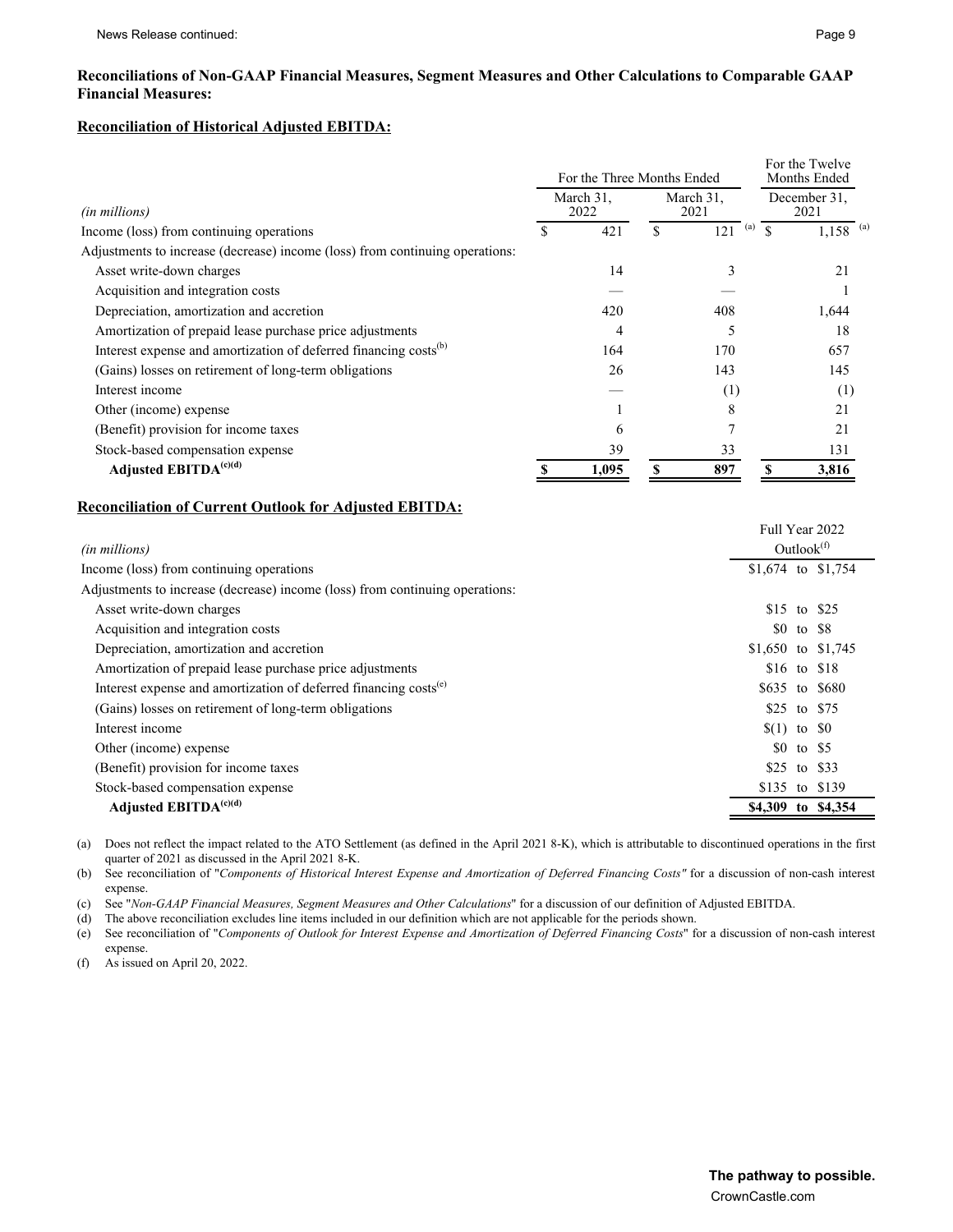#### **Reconciliation of Historical FFO and AFFO:**

|                                                                  | For the Three Months Ended |       |                   |            |                    | For the Twelve<br>Months Ended |
|------------------------------------------------------------------|----------------------------|-------|-------------------|------------|--------------------|--------------------------------|
| (in millions, except per share amounts)                          | March 31.<br>2022          |       | March 31,<br>2021 |            |                    | December 31.<br>2021           |
| Income (loss) from continuing operations                         | \$                         | 421   | $\mathbf S$       | (a)<br>121 | $\mathbf{\hat{S}}$ | $1,158$ <sup>(a)</sup>         |
| Real estate related depreciation, amortization and accretion     |                            | 408   |                   | 395        |                    | 1,593                          |
| Asset write-down charges                                         |                            | 14    |                   | 3          |                    | 21                             |
| $\mathbf{FFO}^{(\mathrm{b})(\mathrm{c})}$                        | S                          | 843   | \$                | 519        | <sup>\$</sup>      | 2,772                          |
| Weighted-average common shares outstanding-diluted               |                            | 434   |                   | 433        |                    | 434                            |
| FFO per share <sup>(b)(c)</sup>                                  | S                          | 1.94  | \$                | 1.20       | \$                 | 6.39                           |
| FFO (from above)                                                 | \$                         | 843   | \$                | 519        | \$                 | 2,772                          |
| Adjustments to increase (decrease) FFO:                          |                            |       |                   |            |                    |                                |
| Straight-lined revenues                                          |                            | (116) |                   | 10         |                    | (111)                          |
| Straight-lined expenses                                          |                            | 19    |                   | 19         |                    | 76                             |
| Stock-based compensation expense                                 |                            | 39    |                   | 33         |                    | 131                            |
| Non-cash portion of tax provision                                |                            | 5     |                   | 7          |                    |                                |
| Non-real estate related depreciation, amortization and accretion |                            | 12    |                   | 13         |                    | 51                             |
| Amortization of non-cash interest expense                        |                            | 4     |                   | 3          |                    | 13                             |
| Other (income) expense                                           |                            |       |                   | 8          |                    | 21                             |
| (Gains) losses on retirement of long-term obligations            |                            | 26    |                   | 143        |                    | 145                            |
| Acquisition and integration costs                                |                            |       |                   |            |                    |                                |
| Sustaining capital expenditures                                  |                            | (21)  |                   | (17)       |                    | (87)                           |
| $AFFO^{(b)(c)}$                                                  |                            | 812   | <sup>\$</sup>     | 738        | <b>S</b>           | 3,013                          |
| Weighted-average common shares outstanding-diluted               |                            | 434   |                   | 433        |                    | 434                            |
| AFFO per share $^{(b)(c)}$                                       | S                          | 1.87  | \$                | 1.71       | \$                 | 6.95                           |

(a) Does not reflect the impact related to the ATO Settlement (as defined in the April 2021 8-K), which is attributable to discontinued operations in the first quarter of 2021 as discussed in the April 2021 8-K.

(b) See "*Non-GAAP Financial Measures, Segment Measures and Other Calculations*" for a discussion of our definitions of FFO and AFFO, including per share amounts.

(c) The above reconciliation excludes line items included in our definition which are not applicable for the periods shown.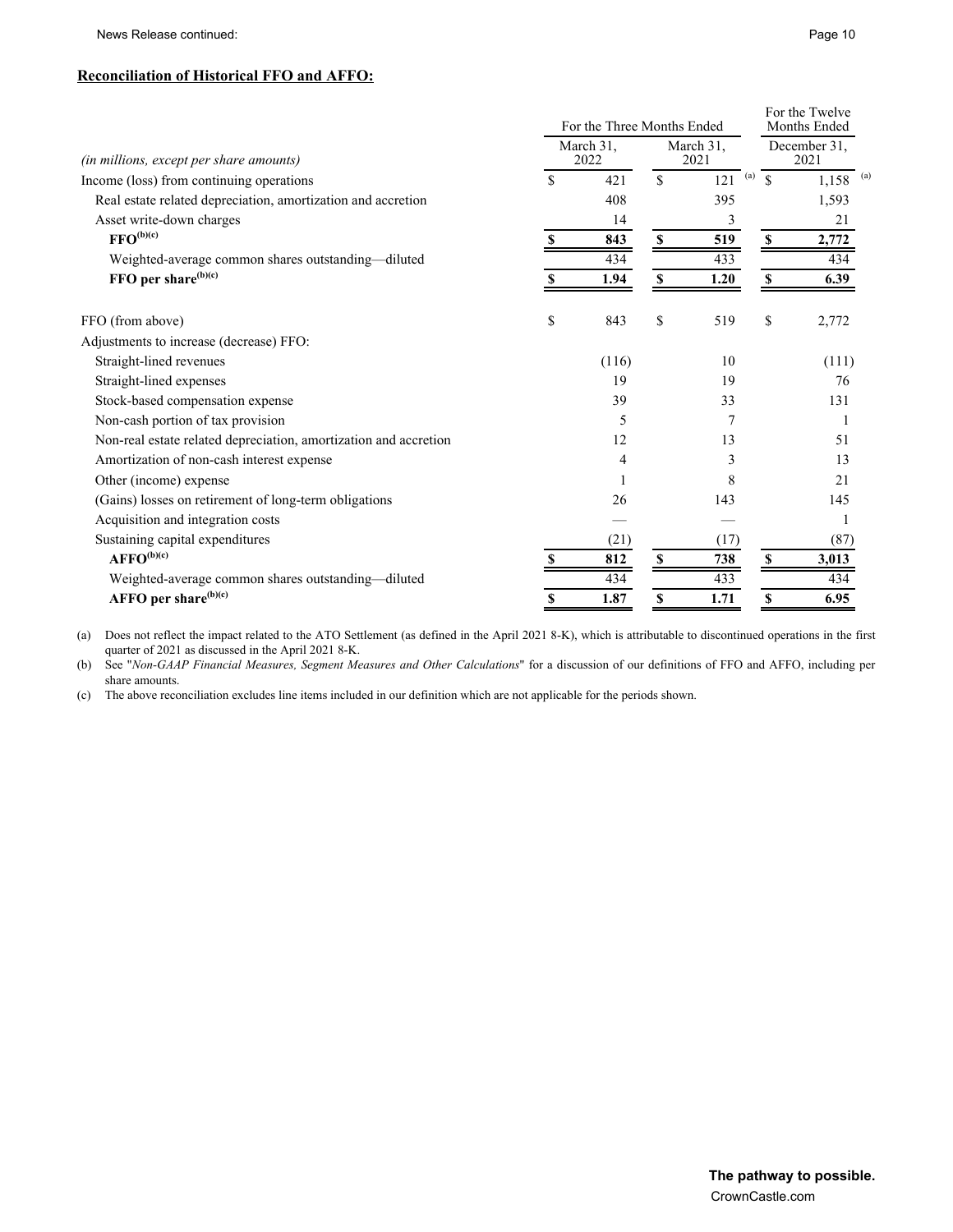News Release continued: Page 11

## **Reconciliation of Current Outlook for FFO and AFFO:**

| Outlook <sup>(a)</sup><br>\$1,674 to \$1,754<br>Real estate related depreciation, amortization and accretion<br>\$1,607 to \$1,687<br>Asset write-down charges<br>\$15 to \$25<br>$\text{FFO}^{(b)(c)}$<br>\$3,358 to \$3,403<br>Weighted-average common shares outstanding—diluted <sup>(d)</sup><br>435<br>FFO per share <sup>(b)(c)(d)</sup><br>\$7.72 to \$7.82<br>\$3,358 to \$3,403<br>Straight-lined revenues<br>$$(419)$ to $$(399)$<br>Straight-lined expenses<br>\$56 to \$76<br>Stock-based compensation expense<br>\$135 to \$139<br>Non-cash portion of tax provision<br>\$0<br>to $$15$<br>Non-real estate related depreciation, amortization and accretion<br>\$43<br>to \$58<br>Amortization of non-cash interest expense<br>\$5<br>to $$15$<br>\$0<br>Other (income) expense<br>to $$5$<br>(Gains) losses on retirement of long-term obligations<br>\$25<br>to \$75<br>Acquisition and integration costs<br>\$0<br>to \$8<br>$(113)$ to $(93)$<br>Sustaining capital expenditures<br>$AFFO^{(b)(c)}$<br>\$3,178 to \$3,223<br>Weighted-average common shares outstanding—diluted <sup>(d)</sup><br>435<br>AFFO per share $^{(b)(c)(d)}$<br>\$7.31 to \$7.41 |                                          | Full Year 2022 |
|------------------------------------------------------------------------------------------------------------------------------------------------------------------------------------------------------------------------------------------------------------------------------------------------------------------------------------------------------------------------------------------------------------------------------------------------------------------------------------------------------------------------------------------------------------------------------------------------------------------------------------------------------------------------------------------------------------------------------------------------------------------------------------------------------------------------------------------------------------------------------------------------------------------------------------------------------------------------------------------------------------------------------------------------------------------------------------------------------------------------------------------------------------------------------|------------------------------------------|----------------|
|                                                                                                                                                                                                                                                                                                                                                                                                                                                                                                                                                                                                                                                                                                                                                                                                                                                                                                                                                                                                                                                                                                                                                                              | (in millions, except per share amounts)  |                |
|                                                                                                                                                                                                                                                                                                                                                                                                                                                                                                                                                                                                                                                                                                                                                                                                                                                                                                                                                                                                                                                                                                                                                                              | Income (loss) from continuing operations |                |
|                                                                                                                                                                                                                                                                                                                                                                                                                                                                                                                                                                                                                                                                                                                                                                                                                                                                                                                                                                                                                                                                                                                                                                              |                                          |                |
|                                                                                                                                                                                                                                                                                                                                                                                                                                                                                                                                                                                                                                                                                                                                                                                                                                                                                                                                                                                                                                                                                                                                                                              |                                          |                |
|                                                                                                                                                                                                                                                                                                                                                                                                                                                                                                                                                                                                                                                                                                                                                                                                                                                                                                                                                                                                                                                                                                                                                                              |                                          |                |
|                                                                                                                                                                                                                                                                                                                                                                                                                                                                                                                                                                                                                                                                                                                                                                                                                                                                                                                                                                                                                                                                                                                                                                              |                                          |                |
|                                                                                                                                                                                                                                                                                                                                                                                                                                                                                                                                                                                                                                                                                                                                                                                                                                                                                                                                                                                                                                                                                                                                                                              |                                          |                |
|                                                                                                                                                                                                                                                                                                                                                                                                                                                                                                                                                                                                                                                                                                                                                                                                                                                                                                                                                                                                                                                                                                                                                                              | FFO (from above)                         |                |
|                                                                                                                                                                                                                                                                                                                                                                                                                                                                                                                                                                                                                                                                                                                                                                                                                                                                                                                                                                                                                                                                                                                                                                              | Adjustments to increase (decrease) FFO:  |                |
|                                                                                                                                                                                                                                                                                                                                                                                                                                                                                                                                                                                                                                                                                                                                                                                                                                                                                                                                                                                                                                                                                                                                                                              |                                          |                |
|                                                                                                                                                                                                                                                                                                                                                                                                                                                                                                                                                                                                                                                                                                                                                                                                                                                                                                                                                                                                                                                                                                                                                                              |                                          |                |
|                                                                                                                                                                                                                                                                                                                                                                                                                                                                                                                                                                                                                                                                                                                                                                                                                                                                                                                                                                                                                                                                                                                                                                              |                                          |                |
|                                                                                                                                                                                                                                                                                                                                                                                                                                                                                                                                                                                                                                                                                                                                                                                                                                                                                                                                                                                                                                                                                                                                                                              |                                          |                |
|                                                                                                                                                                                                                                                                                                                                                                                                                                                                                                                                                                                                                                                                                                                                                                                                                                                                                                                                                                                                                                                                                                                                                                              |                                          |                |
|                                                                                                                                                                                                                                                                                                                                                                                                                                                                                                                                                                                                                                                                                                                                                                                                                                                                                                                                                                                                                                                                                                                                                                              |                                          |                |
|                                                                                                                                                                                                                                                                                                                                                                                                                                                                                                                                                                                                                                                                                                                                                                                                                                                                                                                                                                                                                                                                                                                                                                              |                                          |                |
|                                                                                                                                                                                                                                                                                                                                                                                                                                                                                                                                                                                                                                                                                                                                                                                                                                                                                                                                                                                                                                                                                                                                                                              |                                          |                |
|                                                                                                                                                                                                                                                                                                                                                                                                                                                                                                                                                                                                                                                                                                                                                                                                                                                                                                                                                                                                                                                                                                                                                                              |                                          |                |
|                                                                                                                                                                                                                                                                                                                                                                                                                                                                                                                                                                                                                                                                                                                                                                                                                                                                                                                                                                                                                                                                                                                                                                              |                                          |                |
|                                                                                                                                                                                                                                                                                                                                                                                                                                                                                                                                                                                                                                                                                                                                                                                                                                                                                                                                                                                                                                                                                                                                                                              |                                          |                |
|                                                                                                                                                                                                                                                                                                                                                                                                                                                                                                                                                                                                                                                                                                                                                                                                                                                                                                                                                                                                                                                                                                                                                                              |                                          |                |
|                                                                                                                                                                                                                                                                                                                                                                                                                                                                                                                                                                                                                                                                                                                                                                                                                                                                                                                                                                                                                                                                                                                                                                              |                                          |                |

(a) As issued on April 20, 2022.

(b) See "*Non-GAAP Financial Measures, Segment Measures and Other Calculations*" for a discussion of our definitions of FFO and AFFO, including per share amounts.

(c) The above reconciliation excludes line items included in our definition which are not applicable for the periods shown.

(d) The assumption for diluted weighted-average common shares outstanding for full year 2022 Outlook is based on the diluted common shares outstanding as of March 31, 2022.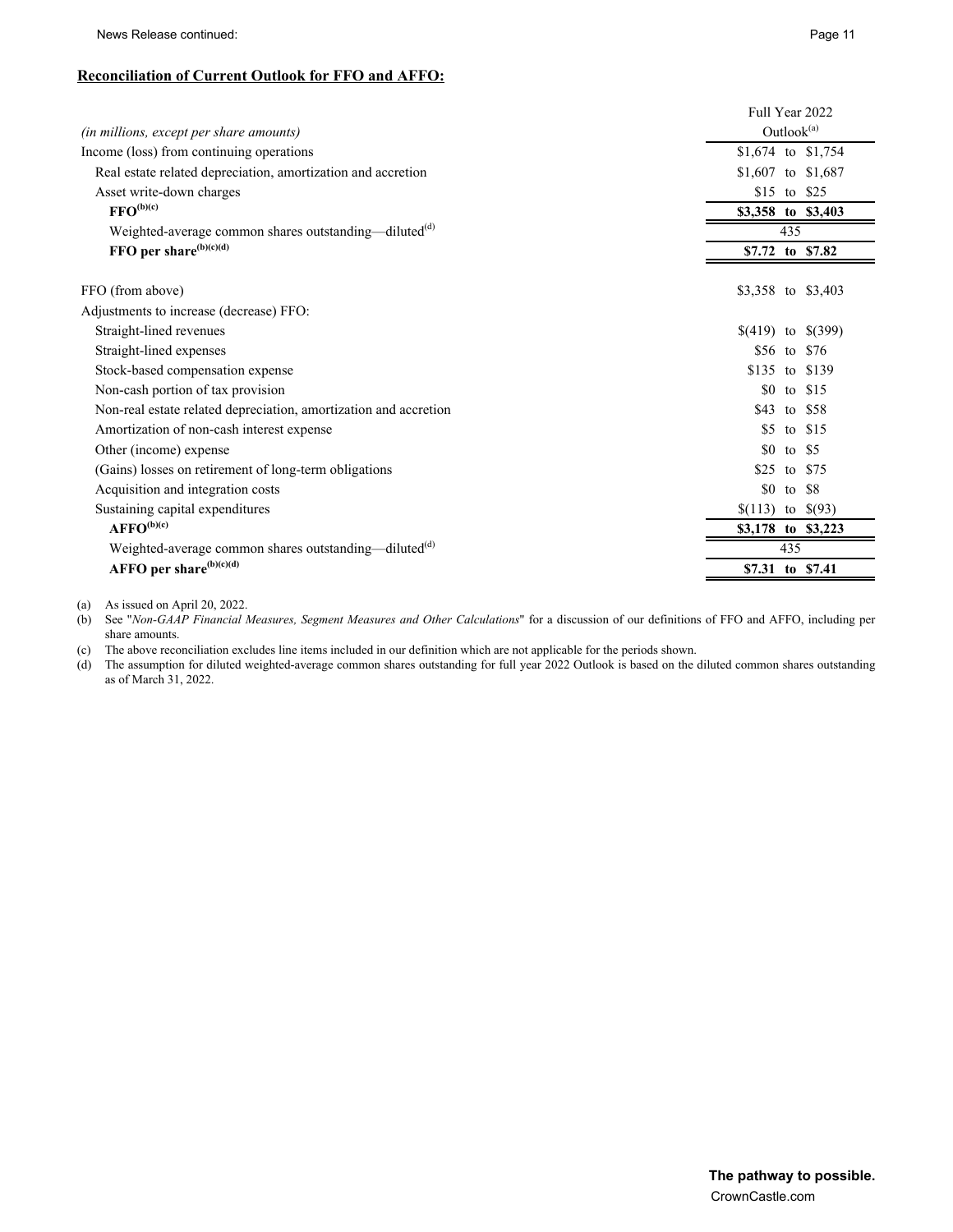#### **For Comparative Purposes - Reconciliation of Previous Outlook for Adjusted EBITDA:**

|                                                                              | Previously Issued  |            |                    |
|------------------------------------------------------------------------------|--------------------|------------|--------------------|
|                                                                              | Full Year 2022     |            |                    |
| <i>(in millions)</i>                                                         | Outlook $^{(a)}$   |            |                    |
| Income (loss) from continuing operations                                     |                    |            | \$1,634 to \$1,714 |
| Adjustments to increase (decrease) income (loss) from continuing operations: |                    |            |                    |
| Asset write-down charges                                                     | \$15 to \$25       |            |                    |
| Acquisition and integration costs                                            |                    | \$0 to \$8 |                    |
| Depreciation, amortization and accretion                                     | \$1,650 to \$1,745 |            |                    |
| Amortization of prepaid lease purchase price adjustments                     |                    |            | \$16 to \$18       |
| Interest expense and amortization of deferred financing costs <sup>(b)</sup> | \$615 to \$660     |            |                    |
| (Gains) losses on retirement of long-term obligations                        |                    |            | \$0 to \$100       |
| Interest income                                                              | $(1)$ to $\&0$     |            |                    |
| Other (income) expense                                                       |                    | \$0 to \$5 |                    |
| (Benefit) provision for income taxes                                         | \$25 to \$33       |            |                    |
| Stock-based compensation expense                                             | \$135 to \$139     |            |                    |
| Adjusted EBITDA <sup>(c)(d)</sup>                                            | \$4,249 to \$4,294 |            |                    |

### **For Comparative Purposes - Reconciliation of Previous Outlook for FFO and AFFO:**

|                                                                   | Previously Issued |                        |  |  |
|-------------------------------------------------------------------|-------------------|------------------------|--|--|
|                                                                   | Full Year 2022    |                        |  |  |
| <i>(in millions, except per share amounts)</i>                    |                   | Outlook <sup>(a)</sup> |  |  |
| Income (loss) from continuing operations                          |                   | \$1,634 to \$1,714     |  |  |
| Real estate related depreciation, amortization and accretion      |                   | \$1,607 to \$1,687     |  |  |
| Asset write-down charges                                          |                   | \$15 to \$25           |  |  |
| $\text{FFO}^{(c)(d)}$                                             |                   | \$3,318 to \$3,363     |  |  |
| Weighted-average common shares outstanding—diluted <sup>(e)</sup> |                   | 435                    |  |  |
| FFO per share $(c)(d)(e)$                                         |                   | \$7.63 to \$7.73       |  |  |
|                                                                   |                   |                        |  |  |
| FFO (from above)                                                  |                   | \$3,318 to \$3,363     |  |  |
| Adjustments to increase (decrease) FFO:                           |                   |                        |  |  |
| Straight-lined revenues                                           |                   | $$(379)$ to $$(359)$   |  |  |
| Straight-lined expenses                                           |                   | \$56 to \$76           |  |  |
| Stock-based compensation expense                                  |                   | \$135 to \$139         |  |  |
| Non-cash portion of tax provision                                 | \$0               | to $$15$               |  |  |
| Non-real estate related depreciation, amortization and accretion  | \$43              | to \$58                |  |  |
| Amortization of non-cash interest expense                         | \$5               | to $$15$               |  |  |
| Other (income) expense                                            | \$0               | to $$5$                |  |  |
| (Gains) losses on retirement of long-term obligations             | \$0               | to $$100$              |  |  |
| Acquisition and integration costs                                 | \$0               | to \$8                 |  |  |
| Sustaining capital expenditures                                   | \$(113)           | to $\$(93)$            |  |  |
| $AFFO^{(c)(d)}$                                                   |                   | \$3,178 to \$3,223     |  |  |
| Weighted-average common shares outstanding—diluted <sup>(e)</sup> |                   | 435                    |  |  |
| AFFO per share $(c)(d)(e)$                                        | \$7.31            | to \$7.41              |  |  |

(a) As issued on January 26, 2022.

(b) See reconciliation of "*Components of Outlook for Interest Expense and Amortization of Deferred Financing Costs*" for a discussion of non-cash interest expense.

(c) See "*Non-GAAP Financial Measures, Segment Measures and Other Calculations*" for a discussion of our definitions of Adjusted EBITDA as well as FFO and AFFO, including per share amounts

(d) The above reconciliation excludes line items included in our definition which are not applicable for the periods shown.

(e) The assumption for diluted weighted-average common shares outstanding for full year 2022 Outlook is based on the diluted common shares outstanding as of March 31, 2022.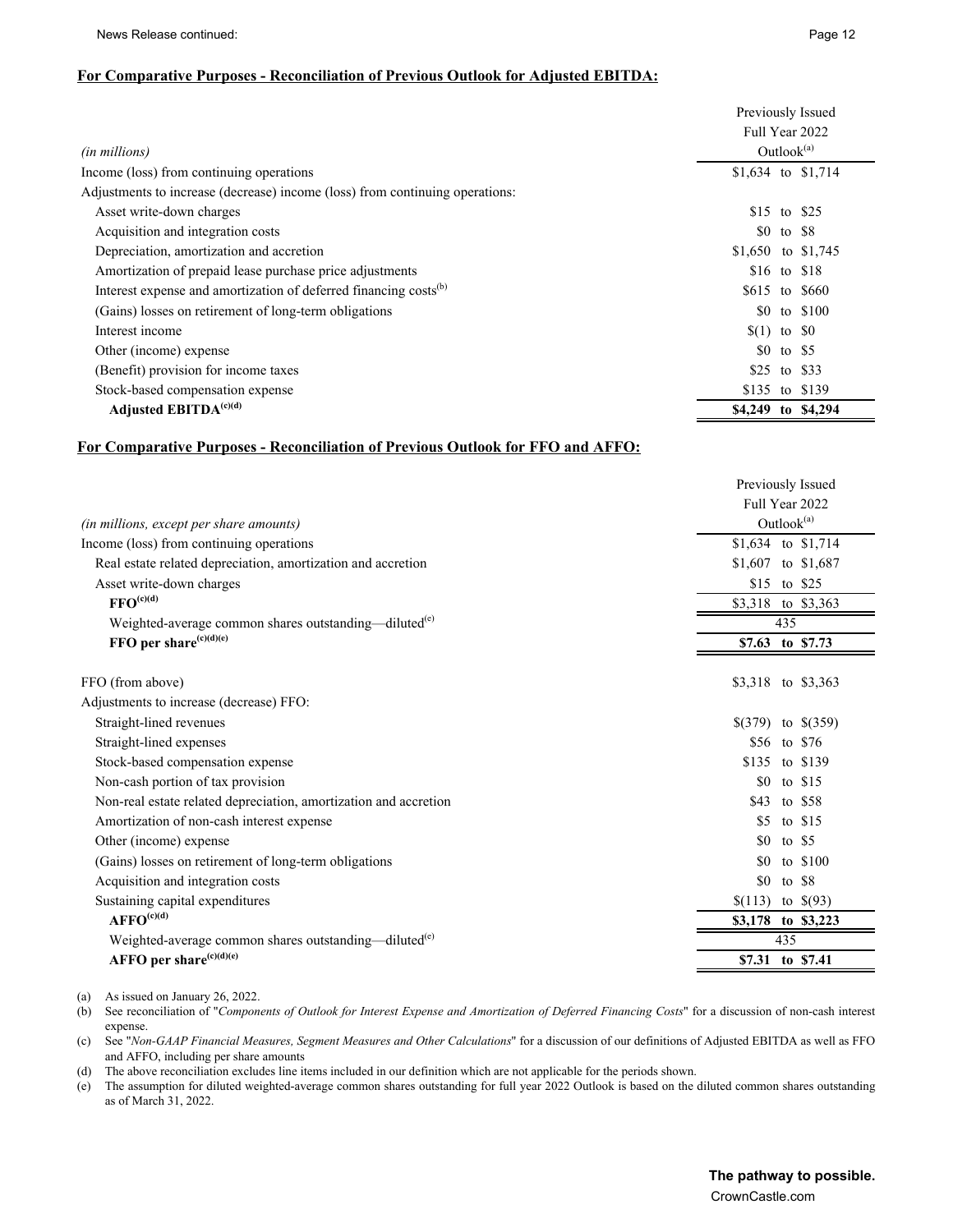## **Components of Changes in Site Rental Revenues for the Quarters Ended March 31, 2022 and 2021: (a)**

|                                                                      | Three Months Ended March 31, |         |    |       |  |  |
|----------------------------------------------------------------------|------------------------------|---------|----|-------|--|--|
| (dollars in millions)                                                |                              | 2022    |    | 2021  |  |  |
| Components of changes in site rental revenues: <sup>(b)</sup>        |                              |         |    |       |  |  |
| Prior year site rental billings <sup>(c)</sup>                       | \$                           | 1,243   | \$ | 1,170 |  |  |
| Core leasing activity $(c)$                                          |                              | 92      |    | 89    |  |  |
| Escalators                                                           |                              | 25      |    | 23    |  |  |
| Non-renewals $(c)$                                                   |                              | (42)    |    | (40)  |  |  |
| Organic Contribution to Site Rental Billings <sup>(c)</sup>          |                              | 75      |    | 72    |  |  |
| Impact from straight-lined revenues associated with fixed escalators |                              | 116     |    | (10)  |  |  |
| Impact from prepaid rent amortization                                |                              | 141     |    | 136   |  |  |
| Acquisitions <sup><math>(d)</math></sup>                             |                              |         |    |       |  |  |
| Other                                                                |                              |         |    |       |  |  |
| Total GAAP site rental revenues                                      |                              | 1,576   |    | 1,369 |  |  |
| Year-over-year changes in revenues:                                  |                              |         |    |       |  |  |
| Reported GAAP site rental revenues                                   |                              | 15.1%   |    |       |  |  |
| Contribution from core leasing and escalators $(c)(e)$               |                              | $9.4\%$ |    |       |  |  |
| Organic Contribution to Site Rental Billings <sup>(c)(f)</sup>       |                              | $6.0\%$ |    |       |  |  |

## **Components of Changes in Site Rental Revenues for Full Year 2022 Outlook:(a)**

| (dollars in millions)                                                | Current Full Year<br>$2022$ Outlook <sup>(g)</sup> | Previous Full Year<br>$2022$ Outlook <sup>(h)</sup> |
|----------------------------------------------------------------------|----------------------------------------------------|-----------------------------------------------------|
| Components of changes in site rental revenues: <sup>(b)</sup>        |                                                    |                                                     |
| Prior year site rental billings <sup>(c)</sup>                       | \$5,048                                            | \$5,048                                             |
| Core leasing activity $(c)$                                          | \$320 to \$350                                     | \$320 to \$350                                      |
| Escalators                                                           | \$95 to \$105                                      | \$95 to \$105                                       |
| Non-renewals <sup>(c)</sup>                                          | $(195)$ to $(175)$                                 | $(195)$ to $(175)$                                  |
| Organic Contribution to Site Rental Billings <sup>(c)</sup>          | \$230 to \$270                                     | \$230 to \$270                                      |
| Impact from straight-lined revenues associated with fixed escalators | \$399 to \$419                                     | \$359 to \$379                                      |
| Impact from prepaid rent amortization                                | \$560 to \$570                                     | \$560 to \$570                                      |
| Acquisitions <sup><math>(d)</math></sup>                             |                                                    |                                                     |
| Other                                                                |                                                    |                                                     |
| Total GAAP site rental revenues                                      | \$6,242 to \$6,287                                 | \$6,202 to \$6,247                                  |
| Year-over-year changes in revenues:                                  |                                                    |                                                     |
| Reported GAAP site rental revenues                                   | $9.5\%^{(i)}$                                      | $8.8\%^{(i)}$                                       |
| Contribution from core leasing and escalators $(c)(e)$               | $8.6\%^{(1)}$                                      | $8.6\%^{(1)}$                                       |
| Organic Contribution to Site Rental Billings <sup>(c)(f)</sup>       | $5.0\%^{(i)}$                                      | $5.0\%^{(i)}$                                       |

(a) Beginning in the first quarter of 2022, we have revised our presentation of "*Components of Changes in Site Rental Revenues*" (most notably, by removing

the concept of the impact of prepaid amortization from Organic Contribution to Site Rental Billings) in order to increase the usefulness of the table for investors or other interested parties. See "*Non-GAAP Financial Measures, Segment Measures and Other Calculations"* for further information.

(b) Additional information regarding our site rental revenues, including projected revenues from tenant contracts, straight-lined revenues and prepaid rent is available in our quarterly Supplemental Information Package posted in the Investors section of our website.

(c) See "*Non-GAAP Financial Measures, Segment Measures and Other Calculations*" for our definitions of site rental billings, core leasing activity, nonrenewals and Organic Contribution to Site Rental Billings.

(d) Represents the contribution from recent acquisitions. The financial impact of recent acquisitions is excluded from Organic Contribution to Site Rental Billings until the one-year anniversary of such acquisitions.

(e) Calculated as the percentage change from prior year site rental billings compared to the sum of core leasing and escalators for the current period.

(f) Calculated as the percentage change from prior year site rental billings compared to Organic Contribution to Site Rental Billings for the current period. (g) As issued on April 20, 2022.

(h) As issued on January 26, 2022.

(i) Calculated based on midpoint of respective full year 2022 Outlook.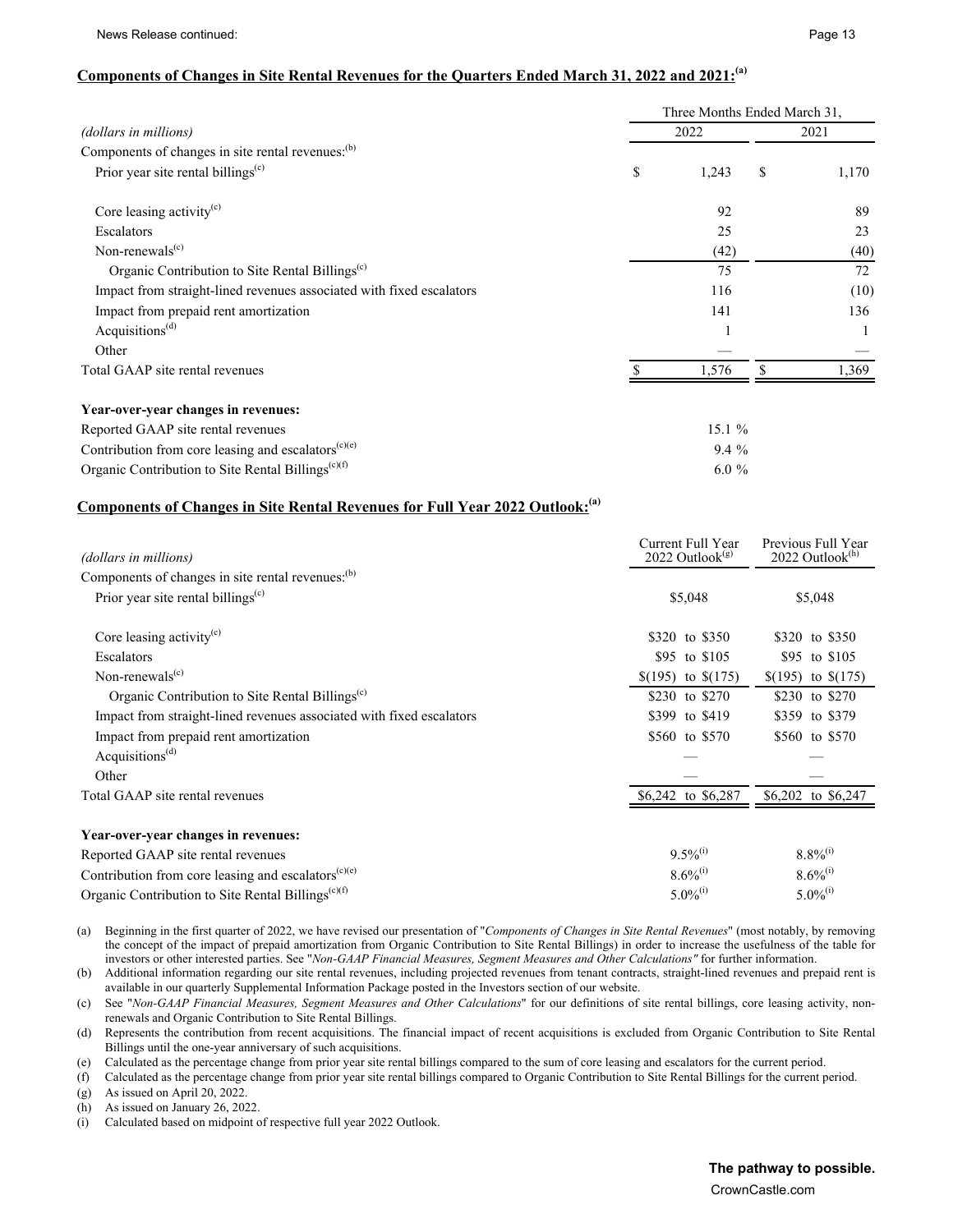## **Components of Historical Interest Expense and Amortization of Deferred Financing Costs:**

|                                                                                 | For the Three Months Ended |                |     |  |  |
|---------------------------------------------------------------------------------|----------------------------|----------------|-----|--|--|
| <i>(in millions)</i>                                                            | March 31, 2022             | March 31, 2021 |     |  |  |
| Interest expense on debt obligations                                            | 160.                       |                |     |  |  |
| Amortization of deferred financing costs and adjustments on long-term debt, net |                            |                | 6   |  |  |
| Capitalized interest                                                            |                            |                | (3) |  |  |
| Interest expense and amortization of deferred financing costs                   | 164                        |                | 170 |  |  |

## **Components of Outlook for Interest Expense and Amortization of Deferred Financing Costs:**

| <i>(in millions)</i>                                                            | Current Full Year<br>$2022$ Outlook <sup>(a)</sup> | Previous Full Year<br>$2022$ Outlook <sup>(b)</sup> |
|---------------------------------------------------------------------------------|----------------------------------------------------|-----------------------------------------------------|
| Interest expense on debt obligations                                            | \$637 to \$657                                     | \$617 to \$637                                      |
| Amortization of deferred financing costs and adjustments on long-term debt, net | \$25 to \$30                                       | \$25 to \$30                                        |
| Capitalized interest                                                            | $(20)$ to $(15)$                                   | $(20)$ to $(15)$                                    |
| Interest expense and amortization of deferred financing costs                   | \$635 to \$680                                     | \$615 to \$660                                      |

(a) As issued on April 20, 2022.

(b) As issued on January 26, 2022.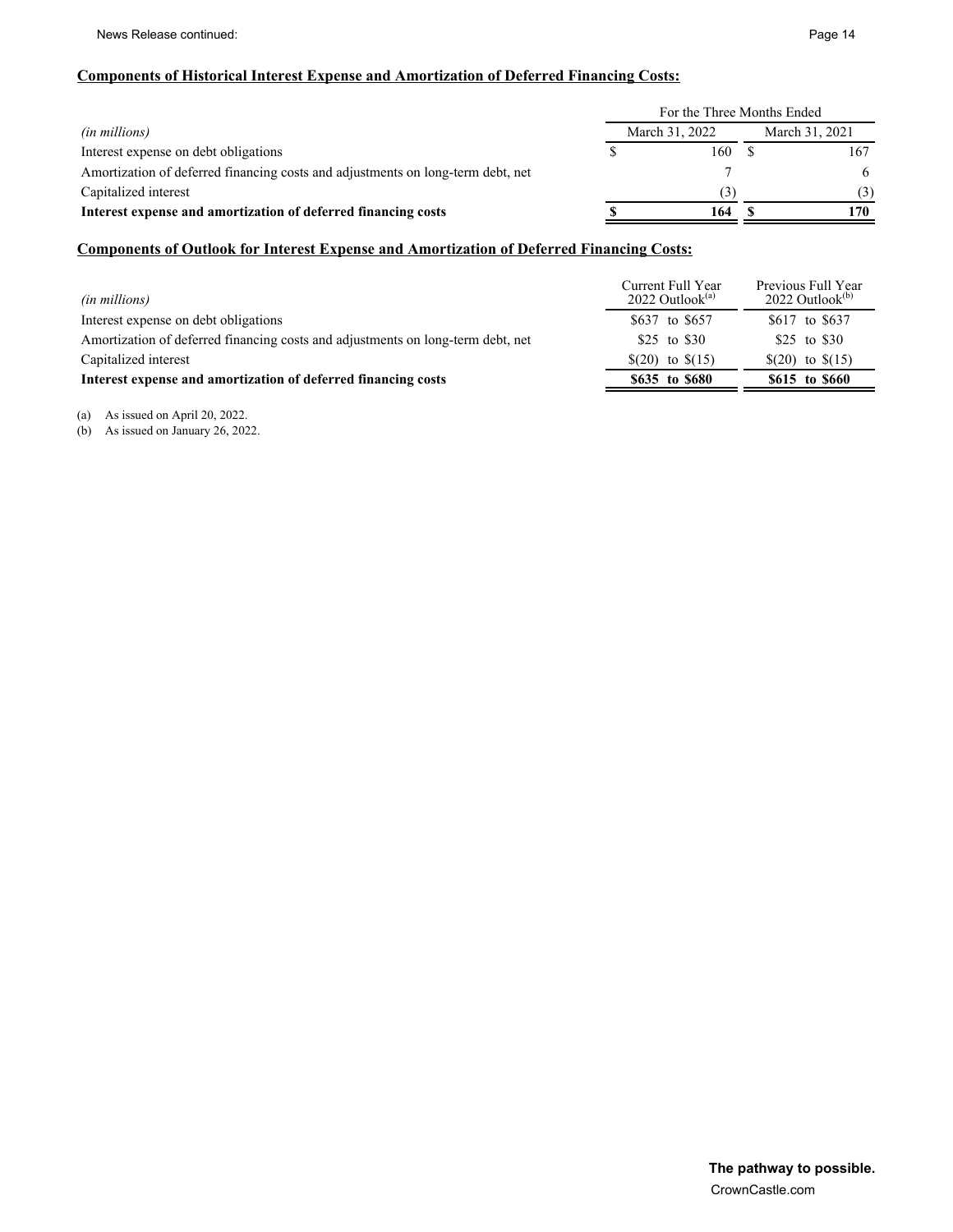#### **Debt Balances and Maturity Dates as of March 31, 2022:**

| (in millions)                                          | Face Value  | <b>Final Maturity</b> |                  |
|--------------------------------------------------------|-------------|-----------------------|------------------|
| Cash, cash equivalents and restricted cash             | \$          | 482                   |                  |
| Secured Notes, Series 2009-1, Class A-2 <sup>(a)</sup> |             | 52                    | Aug. 2029        |
| Tower Revenue Notes, Series 2015-2 <sup>(b)</sup>      |             | 700                   | May 2045         |
| Tower Revenue Notes, Series 2018-2 <sup>(b)</sup>      |             | 750                   | <b>July 2048</b> |
| Finance leases and other obligations                   |             | 236                   | Various          |
| <b>Total secured debt</b>                              | \$          | 1,738                 |                  |
| 2016 Revolver $(c)$                                    |             | 900                   | June 2026        |
| 2016 Term Loan A                                       |             | 1,215                 | June 2026        |
| Commercial Paper Notes <sup>(d)</sup>                  |             | 1,042                 | Various          |
| 3.150% Senior Notes                                    |             | 750                   | <b>July 2023</b> |
| 3.200% Senior Notes                                    |             | 750                   | Sept. 2024       |
| 1.350% Senior Notes                                    |             | 500                   | <b>July 2025</b> |
| 4.450% Senior Notes                                    |             | 900                   | Feb. 2026        |
| 3.700% Senior Notes                                    |             | 750                   | June 2026        |
| 1.050% Senior Notes                                    |             | 1,000                 | <b>July 2026</b> |
| 2.900% Senior Notes                                    |             | 750                   | Mar. 2027        |
| 4.000% Senior Notes                                    |             | 500                   | Mar. 2027        |
| 3.650% Senior Notes                                    |             | 1,000                 | Sept. 2027       |
| 3.800% Senior Notes                                    |             | 1,000                 | Feb. 2028        |
| 4.300% Senior Notes                                    |             | 600                   | Feb. 2029        |
| 3.100% Senior Notes                                    |             | 550                   | Nov. 2029        |
| 3.300% Senior Notes                                    |             | 750                   | <b>July 2030</b> |
| 2.250% Senior Notes                                    |             | 1,100                 | Jan. 2031        |
| 2.100% Senior Notes                                    |             | 1,000                 | Apr. 2031        |
| 2.500% Senior Notes                                    |             | 750                   | <b>July 2031</b> |
| 2.900% Senior Notes                                    |             | 1,250                 | Apr. 2041        |
| 4.750% Senior Notes                                    |             | 350                   | May 2047         |
| 5.200% Senior Notes                                    |             | 400                   | Feb. 2049        |
| 4.000% Senior Notes                                    |             | 350                   | Nov. 2049        |
| 4.150% Senior Notes                                    |             | 500                   | <b>July 2050</b> |
| 3.250% Senior Notes                                    |             | 900                   | Jan. 2051        |
| <b>Total unsecured debt</b>                            |             | 19,557                |                  |
| <b>Total net debt</b>                                  | $rac{1}{3}$ | 20,813                |                  |

(a) The Senior Secured Notes, 2009-1, Class A-2 principal amortizes over a period ending in August 2029.

(b) If the respective series of such debt is not paid in full on or prior to an applicable anticipated repayment date, then the Excess Cash Flow (as defined in the indenture) of the issuers of such notes will be used to repay principal of the applicable series, and additional interest (of an additional approximately 5% per annum) will accrue on the respective series. The Senior Secured Tower Revenue Notes, 2015-2 and 2018-2 have anticipated repayment dates in 2025 and 2028, respectively. Notes are prepayable at par if voluntarily repaid within eighteen months of maturity; earlier prepayment may require additional consideration.

(c) As of March 31, 2022, the undrawn availability under the \$5.0 billion 2016 Revolver was \$4.1 billion.

(d) As of March 31, 2022, the Company had \$958 million available for issuance under the \$2.0 billion unsecured commercial paper program ("CP Program"). The maturities of the Commercial Paper Notes, when outstanding, may vary but may not exceed 397 days from the date of issue.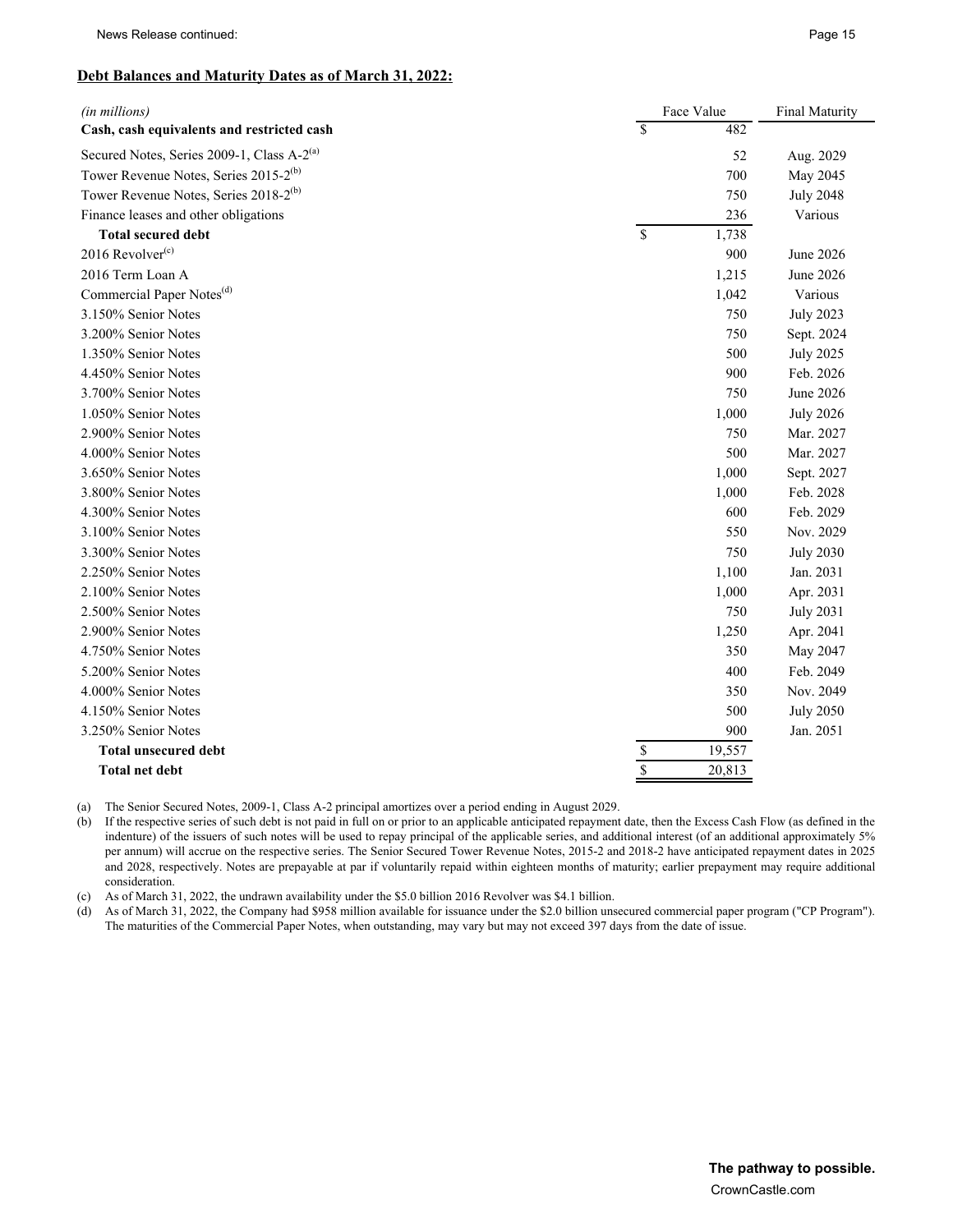## **Net Debt to Last Quarter Annualized Adjusted EBITDA Calculation:**

| (dollars in millions)                                                                                |   | For the Three Months<br>Ended March 31, 2022 |
|------------------------------------------------------------------------------------------------------|---|----------------------------------------------|
| Total face value of debt                                                                             |   | 21,295                                       |
| Less: Ending cash, cash equivalents and restricted cash                                              |   | 482                                          |
| <b>Total Net Debt</b>                                                                                |   | 20,813                                       |
| Adjusted EBITDA for the three months ended March 31, 2022<br>Last quarter annualized Adjusted EBITDA | S | 1,095<br>4,380                               |
| Net Debt to Last Quarter Annualized Adjusted EBITDA                                                  |   | 4.8 $x$                                      |

## **Components of Capital Expenditures:(a)**

|                                                                          | For the Three Months Ended |        |  |        |        |       |      |                 |                |       |       |  |  |
|--------------------------------------------------------------------------|----------------------------|--------|--|--------|--------|-------|------|-----------------|----------------|-------|-------|--|--|
| (in millions)                                                            | March 31, 2022             |        |  |        |        |       |      |                 | March 31, 2021 |       |       |  |  |
|                                                                          |                            | Towers |  | Fiber  | Other  | Total |      | Fiber<br>Towers |                | Other | Total |  |  |
| Discretionary:                                                           |                            |        |  |        |        |       |      |                 |                |       |       |  |  |
| Purchases of land interests                                              | S                          | 10S    |  | $-$ \$ | $-$ \$ |       | 10 S | 14 S            |                |       | 14    |  |  |
| Communications infrastructure<br>improvements and other capital projects |                            | 35     |  | 209    | 6      | 250   |      | 35              | 225            | 11    | 271   |  |  |
| Sustaining                                                               |                            |        |  | 13     | 6      | 21    |      |                 | 12             |       | 17    |  |  |
| Total                                                                    |                            | 47     |  | 222S   | 12S    | 281   |      | 51              | 237<br>-8      | 14    | 302   |  |  |

(a) See *"Non-GAAP Financial Measures, Segment Measures and Other Calculations"* for further discussion of our components of capital expenditures.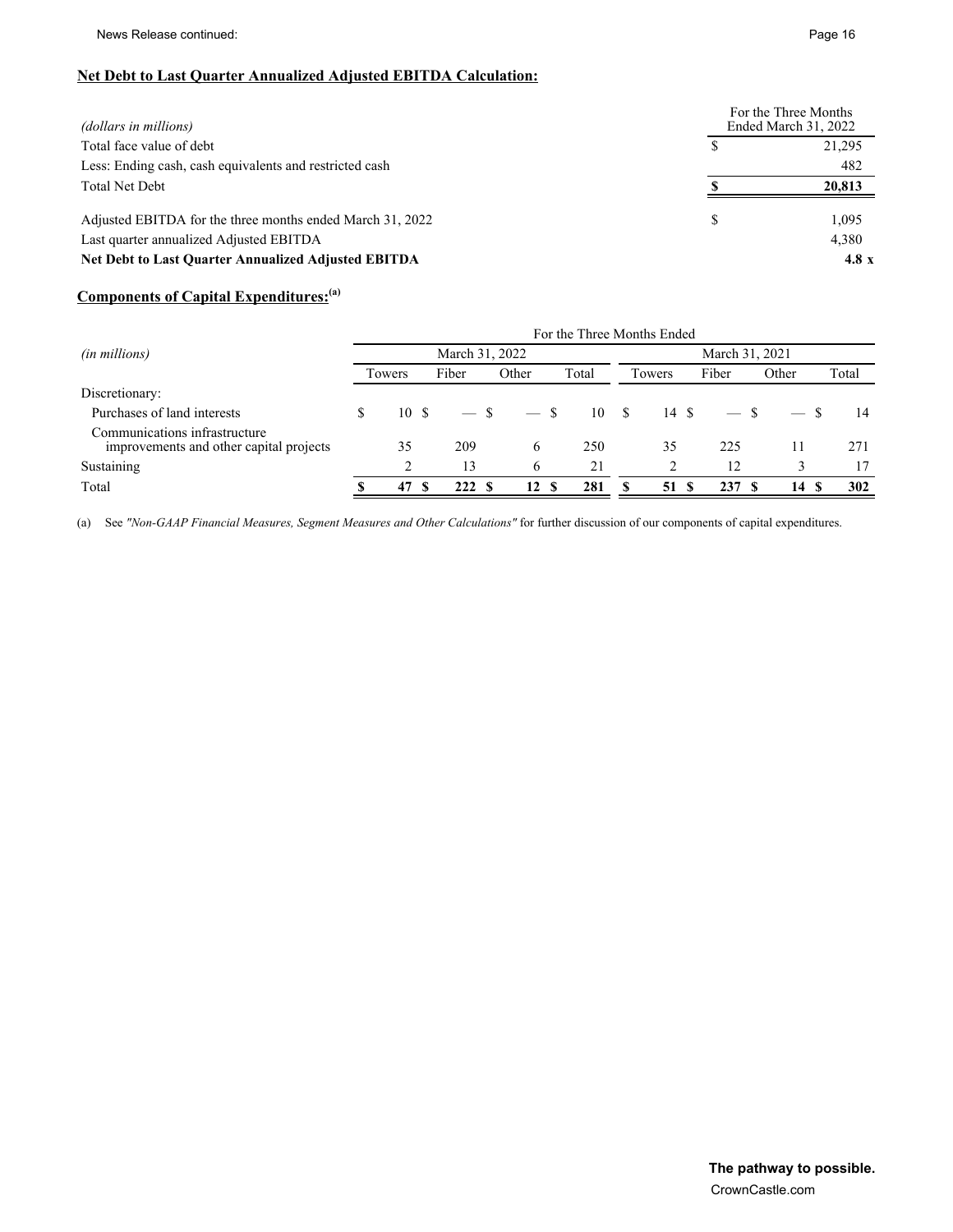#### **Cautionary Language Regarding Forward-Looking Statements**

This news release contains forward-looking statements and information that are based on our management's current expectations as of the date of this news release. Statements that are not historical facts are hereby identified as forward-looking statements. In addition, words such as "estimate," "see," "anticipate," "project," "plan," "intend," "believe," "expect," "likely," "predicted," "positioned," "continue," "target," "focus," and any variations of these words and similar expressions are intended to identify forward-looking statements. Such statements include our full year 2022 Outlook and plans, projections, and estimates regarding (1) potential benefits, growth, returns, capabilities, opportunities and shareholder value which may be derived from our business, strategy, risk profile, assets and customer solutions, investments, acquisitions and dividends, (2) our business, strategy, strategic position, business model and capabilities and the strength thereof, (3) 5G deployment in the United States and our customers' strategy and plans with respect thereto and demand for our assets and solutions created by such deployment and our customers' strategy and plans, (4) our long- and short-term prospects and the trends, events and industry activities impacting our business, (5) opportunities we see to deliver value to our shareholders, (6) our dividends (including timing of payment thereof), dividend targets, dividend payout ratio, and our long- and short-term dividend (including on a per share basis) growth rate, and its driving factors, (7) our debt and debt maturities, (8) cash flows, including growth thereof, (9) leasing environment (including with respect to tower application volumes) and the leasing activity we see in our business, and benefits and opportunities created thereby, (10) tenant non-renewals, including the impact and timing thereof, (11) capital expenditures, including sustaining and discretionary capital expenditures, the timing and funding thereof and any benefits that may result therefrom, (12) revenues and growth thereof (including with respect to our Towers business) and benefits derived therefrom, (13) Income (loss) from continuing operations (including on a per share basis), (14) Adjusted EBITDA, including components thereof and growth thereof, (15) costs and expenses, including interest expense and amortization of deferred financing costs, (16) FFO (including on a per share basis) and growth thereof, (17) AFFO (including on a per share basis) and its components and growth thereof and corresponding driving factors, (18) Organic Contribution to Site Rental Billings and its components, including growth thereof and contributions therefrom, (19) our weighted-average common shares outstanding (including on a diluted basis) and growth thereof, (20) site rental revenues, including as impacted by non-recurring items, and the growth thereof, (21) annual small cell deployment and the impacts therefrom, including its driving factors, (22) prepaid rent, including the additions and the amortization and growth thereof, (23) the strength of the U.S. market for communications infrastructure ownership, (24) the strength of our balance sheet, (25) the utility of certain financial measures, including non-GAAP financial measures and (26) investment opportunities and the benefits that may be derived therefrom. All future dividends are subject to declaration by our board of directors.

Such forward-looking statements are subject to certain risks, uncertainties and assumptions, including prevailing market conditions and the following:

- Our business depends on the demand for our communications infrastructure, driven primarily by demand for data, and we may be adversely affected by any slowdown in such demand. Additionally, a reduction in the amount or change in the mix of network investment by our tenants may materially and adversely affect our business (including reducing demand for our communications infrastructure or services).
- A substantial portion of our revenues is derived from a small number of tenants, and the loss, consolidation or financial instability of any of such tenants may materially decrease revenues or reduce demand for our communications infrastructure and services.
- The expansion or development of our business, including through acquisitions, increased product offerings or other strategic growth opportunities, may cause disruptions in our business, which may have an adverse effect on our business, operations or financial results.
- Our Fiber segment has expanded rapidly, and the Fiber business model contains certain differences from our Towers business model, resulting in different operational risks. If we do not successfully operate our Fiber business model or identify or manage the related operational risks, such operations may produce results that are lower than anticipated.
- Failure to timely, efficiently and safely execute on our construction projects could adversely affect our business.
- New technologies may reduce demand for our communications infrastructure or negatively impact our revenues.
- If we fail to retain rights to our communications infrastructure, including the rights to land under our towers and the right-of-way and other agreements related to our small cells and fiber, our business may be adversely affected.
- Our services business has historically experienced significant volatility in demand, which reduces the predictability of our results.
- If radio frequency emissions from wireless handsets or equipment on our communications infrastructure are demonstrated to cause negative health effects, potential future claims could adversely affect our operations, costs or revenues.
- Cybersecurity breaches or other information technology disruptions could adversely affect our operations, business and reputation.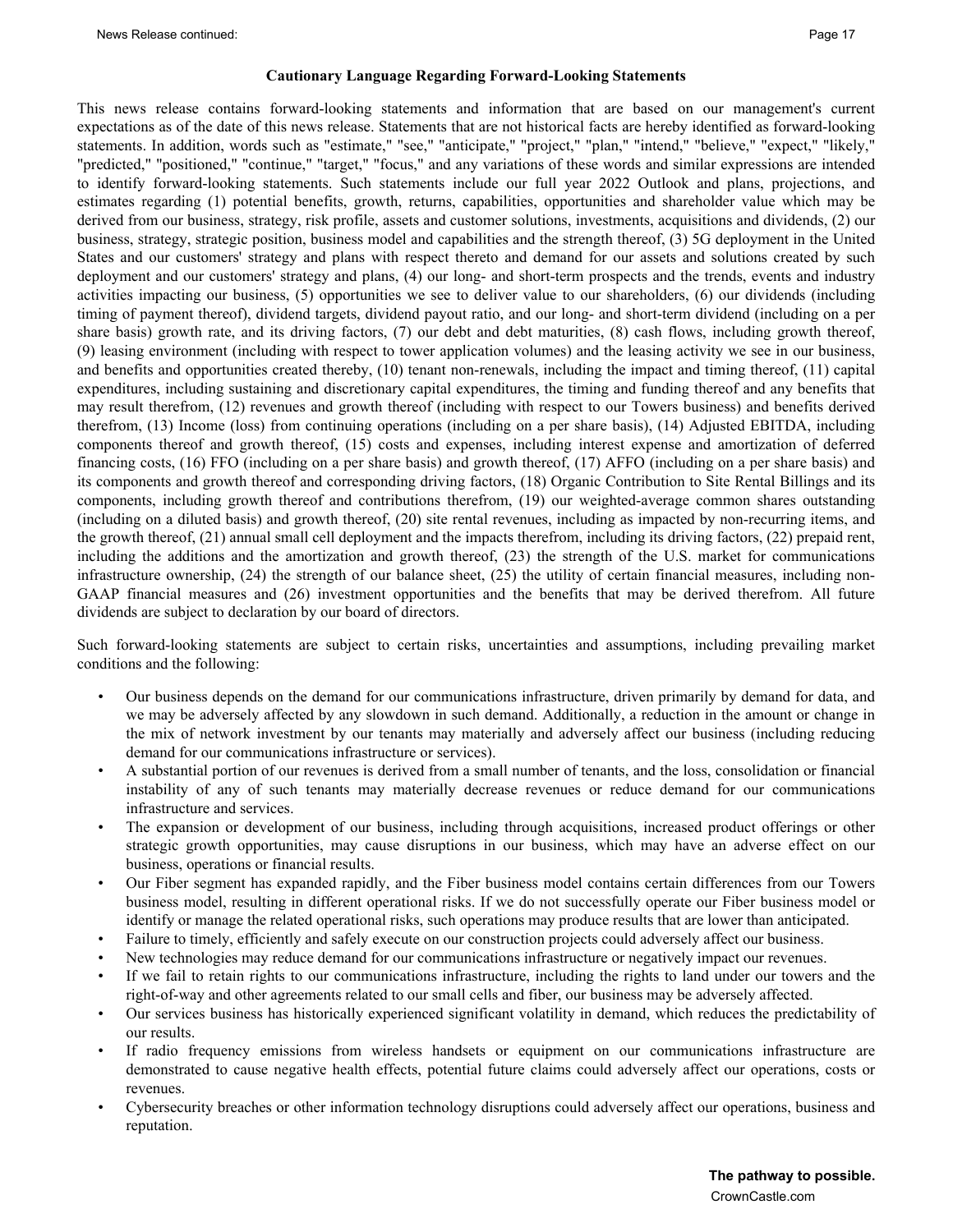- Our business may be adversely impacted by climate-related events, natural disasters, including wildfires, and other unforeseen events.
- The impact of COVID-19 and related risks could materially affect our financial position, results of operations and cash flows.
- As a result of competition in our industry, we may find it more difficult to negotiate favorable rates on our new or renewing tenant contracts.
- New wireless technologies may not deploy or be adopted by tenants as rapidly or in the manner projected.
- Our substantial level of indebtedness could adversely affect our ability to react to changes in our business, and the terms of our debt instruments limit our ability to take a number of actions that our management might otherwise believe to be in our best interests. In addition, if we fail to comply with our covenants, our debt could be accelerated.
- We have a substantial amount of indebtedness. In the event we do not repay or refinance such indebtedness, we could face substantial liquidity issues and might be required to issue equity securities or securities convertible into equity securities, or sell some of our assets to meet our debt payment obligations.
- Sales or issuances of a substantial number of shares of our common stock or securities convertible into shares of our common stock may adversely affect the market price of our common stock.
- Certain provisions of our restated certificate of incorporation, amended and restated by-laws and operative agreements, and domestic and international competition laws may make it more difficult for a third party to acquire control of us or for us to acquire control of a third party, even if such a change in control would be beneficial to our stockholders.
- If we fail to comply with laws or regulations which regulate our business and which may change at any time, we may be fined or even lose our right to conduct some of our business.
- Future dividend payments to our stockholders will reduce the availability of our cash on hand available to fund future discretionary investments, and may result in a need to incur indebtedness or issue equity securities to fund growth opportunities. In such event, the then current economic, credit market or equity market conditions will impact the availability or cost of such financing, which may hinder our ability to grow our per share results of operations.
- Remaining qualified to be taxed as a REIT involves highly technical and complex provisions of the U.S. Internal Revenue Code. Failure to remain qualified as a REIT would result in our inability to deduct dividends to stockholders when computing our taxable income, which would reduce our available cash.
- Complying with REIT requirements, including the 90% distribution requirement, may limit our flexibility or cause us to forgo otherwise attractive opportunities, including certain discretionary investments and potential financing alternatives.
- REIT related ownership limitations and transfer restrictions may prevent or restrict certain transfers of our capital stock.

Should one or more of these or other risks or uncertainties materialize, or should underlying assumptions prove incorrect, actual results may vary materially from those expected. More information about potential risk factors which could affect our results is included in our filings with the SEC. Our filings with the SEC are available through the SEC website at www.sec.gov or through our investor relations website at investor.crowncastle.com. We use our investor relations website to disclose information about us that may be deemed to be material. We encourage investors, the media and others interested in us to visit our investor relations website from time to time to review up-to-date information or to sign up for e-mail alerts to be notified when new or updated information is posted on the site.

As used in this release, the term "including," and any variation thereof, means "including without limitation."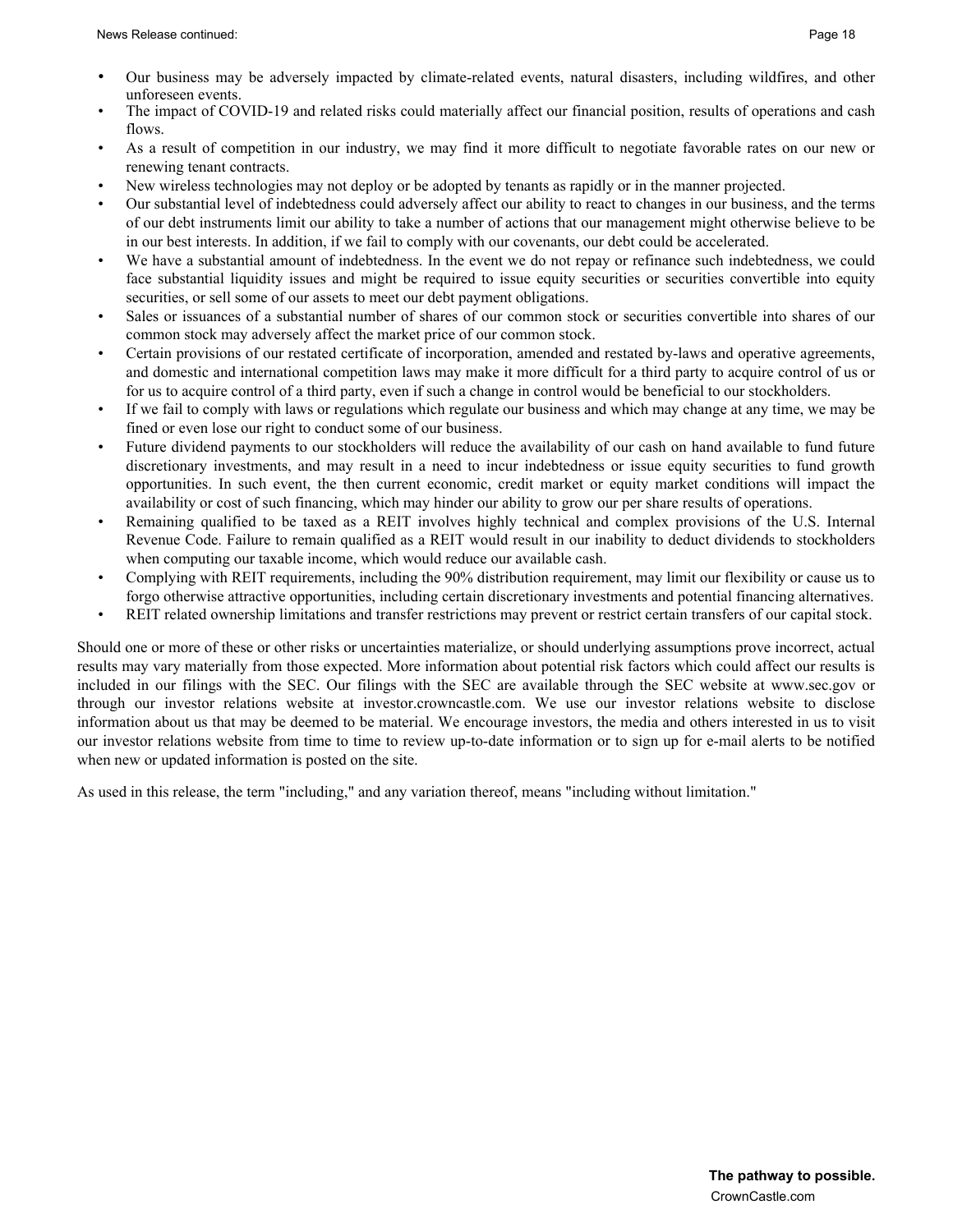

**CONDENSED CONSOLIDATED BALANCE SHEET (UNAUDITED)** (Amounts in millions, except par values)

|                                                                                                                                       |               | March 31,<br>2022 | December 31,<br>2021 |                |  |
|---------------------------------------------------------------------------------------------------------------------------------------|---------------|-------------------|----------------------|----------------|--|
| <b>ASSETS</b>                                                                                                                         |               |                   |                      |                |  |
| Current assets:                                                                                                                       |               |                   |                      |                |  |
| Cash and cash equivalents                                                                                                             | \$            | 312               | \$                   | 292            |  |
| Restricted cash                                                                                                                       |               | 165               |                      | 169            |  |
| Receivables, net                                                                                                                      |               | 503               |                      | 543            |  |
| Prepaid expenses                                                                                                                      |               | 119               |                      | 105            |  |
| Other current assets                                                                                                                  |               | 162               |                      | 145            |  |
| Total current assets                                                                                                                  |               | 1,261             |                      | 1,254          |  |
| Deferred site rental receivables                                                                                                      |               | 1,682             |                      | 1,588          |  |
| Property and equipment, net                                                                                                           |               | 15,226            |                      | 15,269         |  |
| Operating lease right-of-use assets                                                                                                   |               | 6,759             |                      | 6,682          |  |
| Goodwill                                                                                                                              |               | 10,078            |                      | 10,078         |  |
| Other intangible assets, net                                                                                                          |               | 3,935             |                      | 4,046          |  |
| Other assets, net                                                                                                                     |               | 130               |                      | 123            |  |
| Total assets                                                                                                                          | S             | 39,071            | \$                   | 39,040         |  |
|                                                                                                                                       |               |                   |                      |                |  |
| <b>LIABILITIES AND EQUITY</b>                                                                                                         |               |                   |                      |                |  |
| Current liabilities:                                                                                                                  |               |                   |                      |                |  |
| Accounts payable                                                                                                                      | $\mathbb{S}$  | 224               | $\mathbf S$          | 246            |  |
| Accrued interest                                                                                                                      |               | 117               |                      | 182            |  |
| Deferred revenues                                                                                                                     |               | 721               |                      | 776            |  |
| Other accrued liabilities                                                                                                             |               | 288               |                      | 401            |  |
| Current maturities of debt and other obligations                                                                                      |               | 71                |                      | 72             |  |
| Current portion of operating lease liabilities                                                                                        |               | 355               |                      | 349            |  |
| Total current liabilities                                                                                                             |               | 1,776             |                      | 2,026          |  |
| Debt and other long-term obligations                                                                                                  |               | 21,055            |                      | 20,557         |  |
| Operating lease liabilities                                                                                                           |               | 6,098             |                      | 6,031          |  |
| Other long-term liabilities                                                                                                           |               | 2,106             |                      | 2,168          |  |
| <b>Total liabilities</b>                                                                                                              |               | 31,035            |                      | 30,782         |  |
| Commitments and contingencies                                                                                                         |               |                   |                      |                |  |
| CCIC stockholders' equity:                                                                                                            |               |                   |                      |                |  |
| Common stock, \$0.01 par value; 600 shares authorized; shares issued and outstanding: March 31, 2022-433<br>and December 31, 2021–432 |               | $\overline{4}$    |                      | $\overline{4}$ |  |
| Additional paid-in capital                                                                                                            |               | 18,006            |                      | 18,011         |  |
| Accumulated other comprehensive income (loss)                                                                                         |               | (3)               |                      | (4)            |  |
| Dividends/distributions in excess of earnings                                                                                         |               | (9,971)           |                      | (9,753)        |  |
| Total equity                                                                                                                          |               | 8,036             |                      | 8,258          |  |
| Total liabilities and equity                                                                                                          | <sup>\$</sup> | 39,071            | \$                   | 39,040         |  |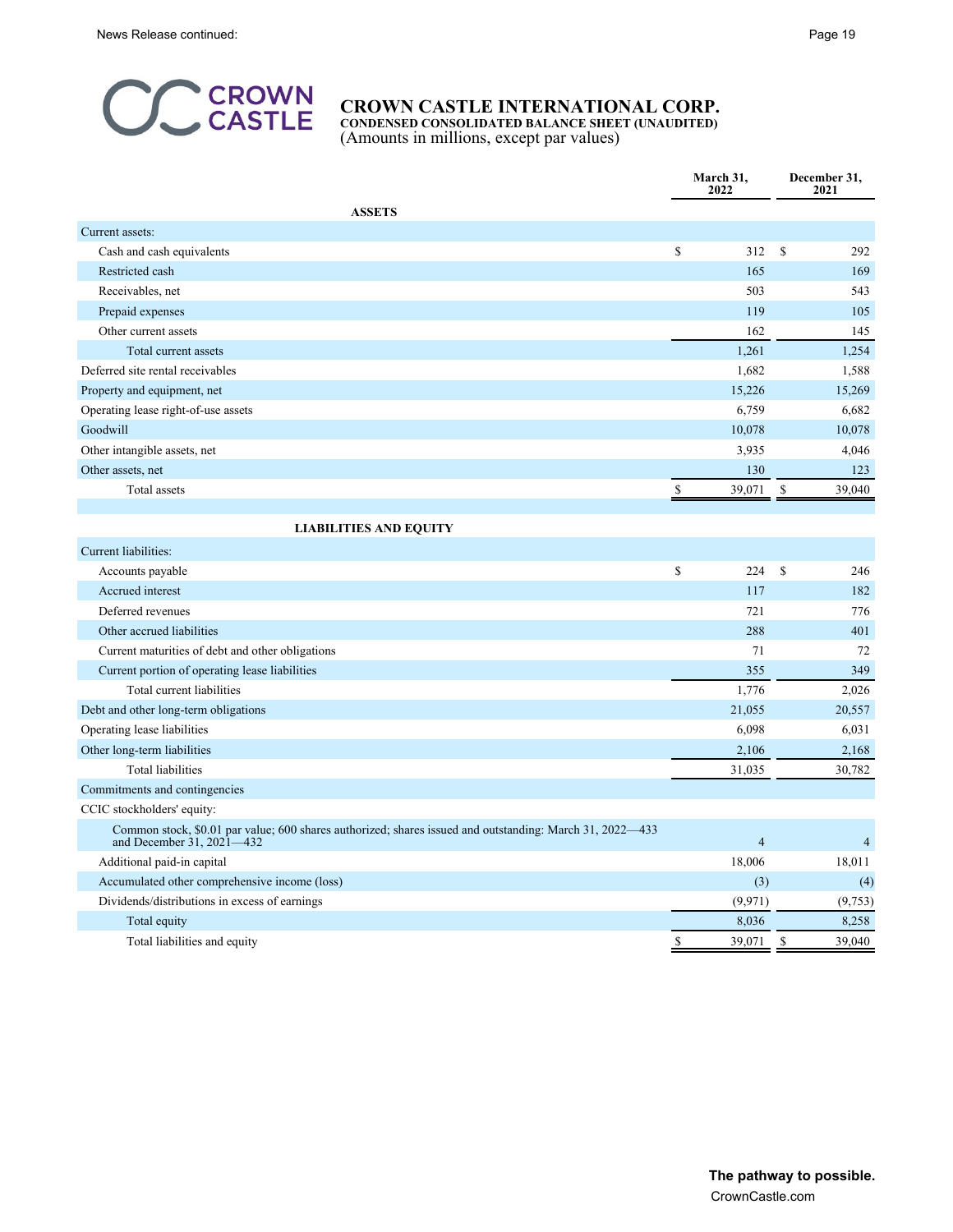

**CONDENSED CONSOLIDATED STATEMENT OF OPERATIONS (UNAUDITED)** (Amounts in millions, except per share amounts)

|                                                                      |                            | <b>Three Months Ended March 31,</b> |              |  |
|----------------------------------------------------------------------|----------------------------|-------------------------------------|--------------|--|
|                                                                      | 2022                       |                                     | 2021         |  |
| Net revenues:                                                        |                            |                                     |              |  |
| Site rental                                                          | \$<br>1,576                | \$                                  | 1,369        |  |
| Services and other                                                   |                            | 166                                 | 116          |  |
| Net revenues                                                         | 1,742                      |                                     | 1,485        |  |
| Operating expenses:                                                  |                            |                                     |              |  |
| Costs of operations: <sup>(a)</sup>                                  |                            |                                     |              |  |
| Site rental                                                          |                            | 396                                 | 381          |  |
| Services and other                                                   |                            | 113                                 | 81           |  |
| Selling, general and administrative                                  |                            | 181                                 | 164          |  |
| Asset write-down charges                                             |                            | 14                                  | 3            |  |
| Acquisition and integration costs                                    |                            |                                     |              |  |
| Depreciation, amortization and accretion                             |                            | 420                                 | 408          |  |
| Total operating expenses                                             | 1,124                      |                                     | 1,037        |  |
| Operating income (loss)                                              |                            | 618                                 | 448          |  |
| Interest expense and amortization of deferred financing costs        |                            | (164)                               | (170)        |  |
| Gains (losses) on retirement of long-term obligations                |                            | (26)                                | (143)        |  |
| Interest income                                                      |                            |                                     | $\mathbf{1}$ |  |
| Other income (expense)                                               |                            | (1)                                 | (8)          |  |
| Income (loss) before income taxes                                    |                            | 427                                 | 128          |  |
| Benefit (provision) for income taxes                                 |                            | (6)                                 | (7)          |  |
| Income (loss) from continuing operations                             |                            | 421                                 | 121          |  |
| Discontinued operations:                                             |                            |                                     |              |  |
| Net gain (loss) from disposal of discontinued operations, net of tax |                            |                                     | (63)         |  |
| Income (loss) from discontinued operations, net of tax               |                            |                                     | (63)         |  |
| Net income (loss)                                                    | $\mathbb{S}$               | $\mathbb{S}$<br>421                 | 58           |  |
|                                                                      |                            |                                     |              |  |
| Net income (loss), per common share:                                 |                            |                                     |              |  |
| Income (loss) from continuing operations, basic                      | $\mathbb{S}$<br>0.97       | \$                                  | 0.28         |  |
| Income (loss) from discontinued operations, basic                    |                            |                                     | (0.15)       |  |
| Net income (loss), basic                                             | \$<br>0.97                 | \$                                  | 0.13         |  |
| Income (loss) from continuing operations, diluted                    | $\hat{\mathbf{S}}$<br>0.97 | $\mathbf S$                         | 0.28         |  |
| Income (loss) from discontinued operations, diluted                  |                            |                                     | (0.15)       |  |
| Net income (loss), diluted                                           | $\mathsf{\$}$<br>0.97      | $\mathbf{\hat{s}}$                  | 0.13         |  |
|                                                                      |                            |                                     |              |  |
| Weighted-average common shares outstanding:                          |                            |                                     |              |  |
| <b>Basic</b>                                                         |                            | 433                                 | 432          |  |
| Diluted                                                              |                            | 434                                 | 433          |  |

(a) Exclusive of depreciation, amortization and accretion shown separately.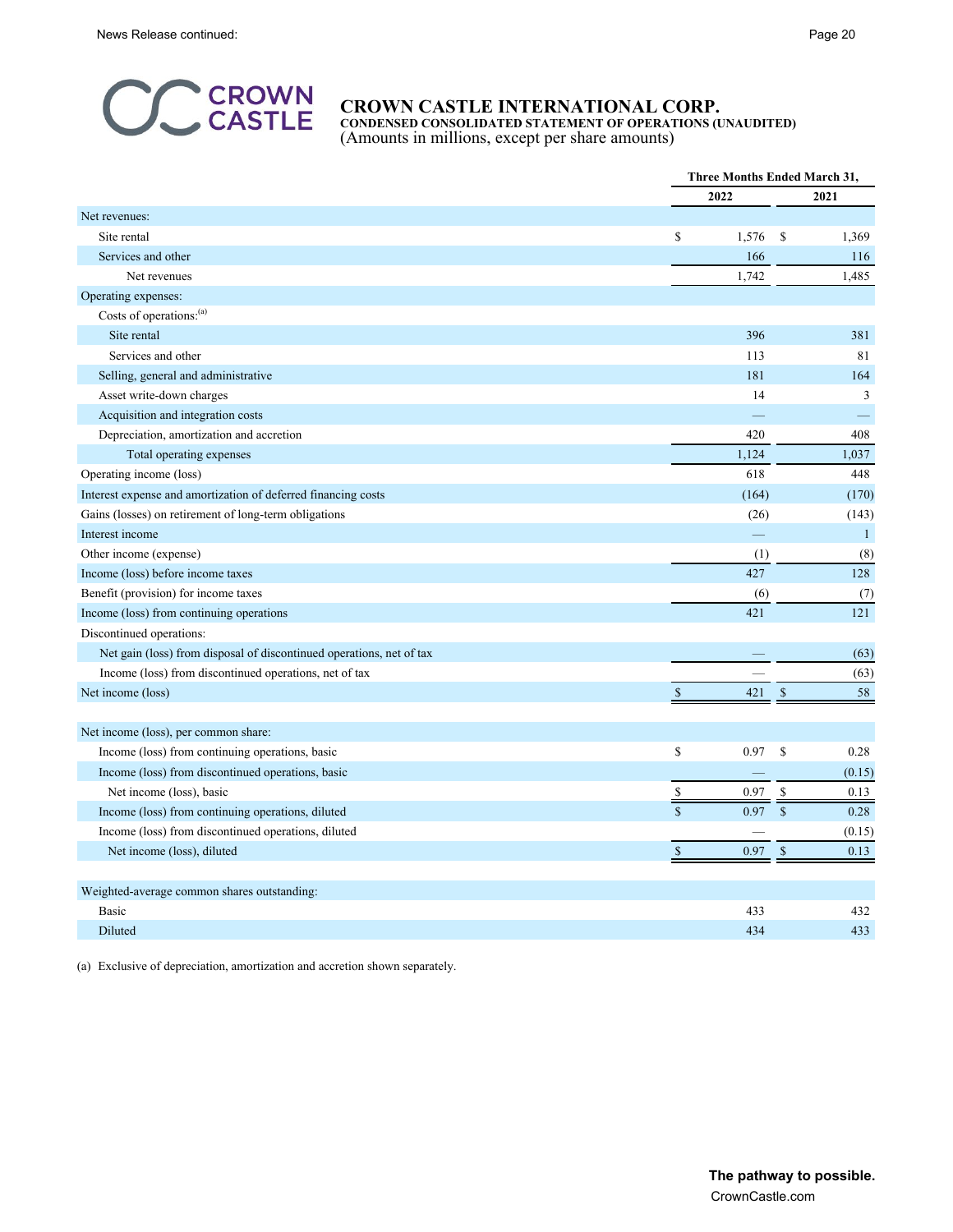

**CONDENSED CONSOLIDATED STATEMENT OF CASH FLOWS (UNAUDITED)** (In millions of dollars)

|                                                                                                                               |           | <b>Three Months Ended March 31,</b><br>2022<br>2021 |               |                |
|-------------------------------------------------------------------------------------------------------------------------------|-----------|-----------------------------------------------------|---------------|----------------|
|                                                                                                                               |           |                                                     |               |                |
| Cash flows from operating activities:                                                                                         |           |                                                     |               |                |
| Income (loss) from continuing operations                                                                                      | \$<br>421 |                                                     | <sup>\$</sup> | 121            |
| Adjustments to reconcile income (loss) from continuing operations to net cash provided by (used for) operating<br>activities: |           |                                                     |               |                |
| Depreciation, amortization and accretion                                                                                      | 420       |                                                     |               | 408            |
| (Gains) losses on retirement of long-term obligations                                                                         |           | 26                                                  |               | 143            |
| Amortization of deferred financing costs and other non-cash interest, net                                                     |           | $\overline{\mathcal{L}}$                            |               | 3              |
| Stock-based compensation expense                                                                                              |           | 38                                                  |               | 33             |
| Asset write-down charges                                                                                                      |           | 14                                                  |               | $\mathfrak{Z}$ |
| Deferred income tax (benefit) provision                                                                                       |           | 1                                                   |               | $\mathbf{1}$   |
| Other non-cash adjustments, net                                                                                               |           | 1                                                   |               | 10             |
| Changes in assets and liabilities, excluding the effects of acquisitions:                                                     |           |                                                     |               |                |
| Increase (decrease) in liabilities                                                                                            | (274)     |                                                     |               | (146)          |
| Decrease (increase) in assets                                                                                                 |           | (93)                                                |               | 8              |
| Net cash provided by (used for) operating activities                                                                          | 558       |                                                     |               | 584            |
| Cash flows from investing activities:                                                                                         |           |                                                     |               |                |
| Capital expenditures                                                                                                          | (281)     |                                                     |               | (302)          |
| Payments for acquisitions, net of cash acquired                                                                               |           | (3)                                                 |               | (4)            |
| Other investing activities, net                                                                                               |           | (5)                                                 |               | (5)            |
| Net cash provided by (used for) investing activities                                                                          | (289)     |                                                     |               | (311)          |
| Cash flows from financing activities:                                                                                         |           |                                                     |               |                |
| Proceeds from issuance of long-term debt                                                                                      | 748       |                                                     |               | 3,237          |
| Principal payments on debt and other long-term obligations                                                                    |           | (18)                                                |               | (1,026)        |
| Purchases and redemptions of long-term debt                                                                                   | (1,274)   |                                                     |               | (1,789)        |
| Borrowings under revolving credit facility                                                                                    |           | 900                                                 |               | 580            |
| Payments under revolving credit facility                                                                                      |           | (665)                                               |               | (290)          |
| Net borrowings (repayments) under commercial paper program                                                                    | 777       |                                                     |               | (245)          |
| Payments for financing costs                                                                                                  |           | (8)                                                 |               | (29)           |
| Purchases of common stock                                                                                                     |           | (63)                                                |               | (67)           |
| Dividends/distributions paid on common stock                                                                                  | (650)     |                                                     |               | (588)          |
| Net cash provided by (used for) financing activities                                                                          | (253)     |                                                     |               | (217)          |
| Net increase (decrease) in cash, cash equivalents, and restricted cash                                                        |           | 16                                                  |               | 56             |
| Effect of exchange rate changes on cash                                                                                       |           |                                                     |               | 1              |
| Cash, cash equivalents, and restricted cash at beginning of period                                                            | 466       |                                                     |               | 381            |
| Cash, cash equivalents, and restricted cash at end of period                                                                  | 482       |                                                     |               | 438            |
| Supplemental disclosure of cash flow information:                                                                             |           |                                                     |               |                |
| Interest paid                                                                                                                 | 225       |                                                     |               | 259            |
| Income taxes paid                                                                                                             |           |                                                     |               |                |